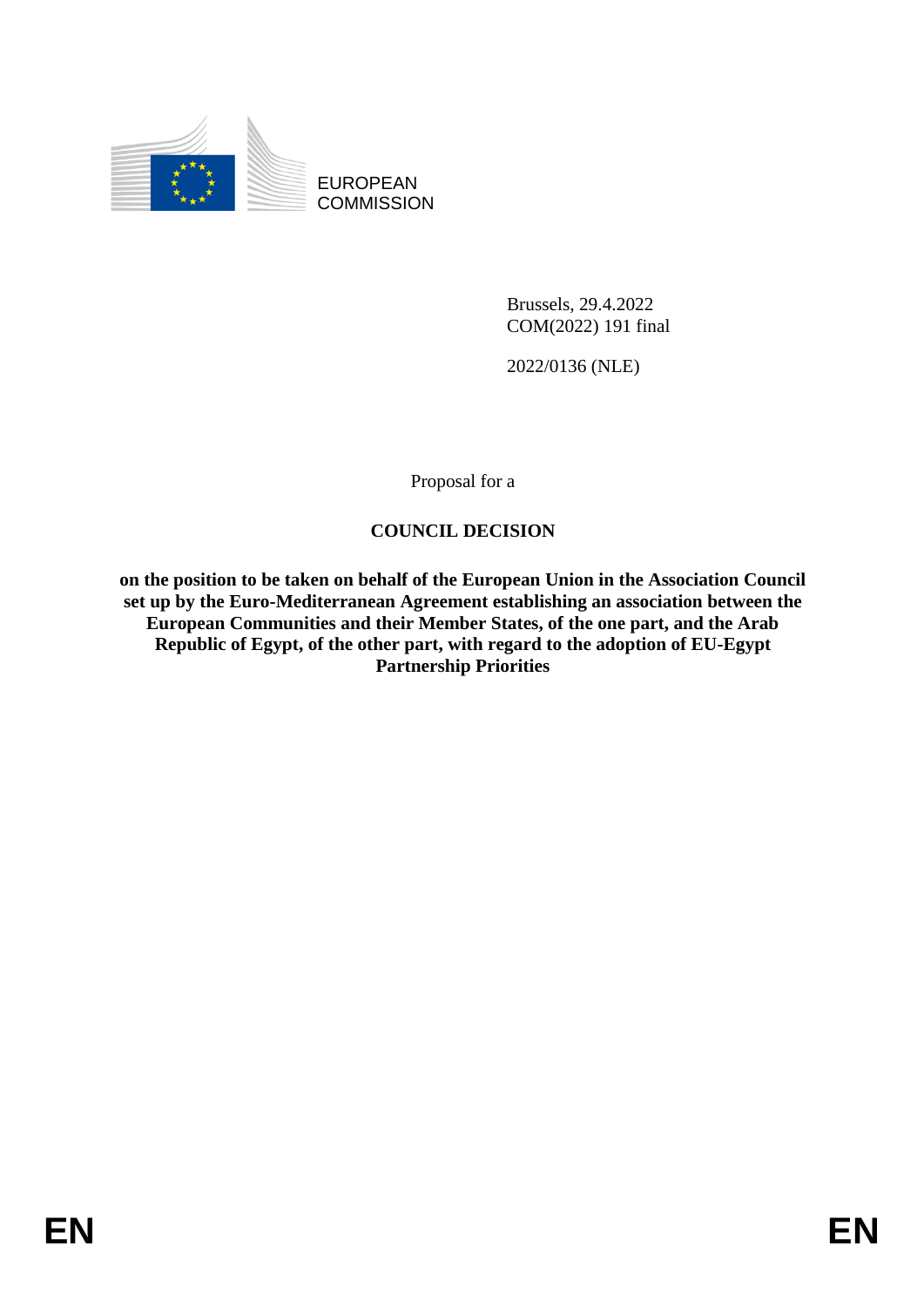# **EXPLANATORY MEMORANDUM**

### **1. SUBJECT MATTER OF THE PROPOSAL**

This proposal concerns the decision establishing the position to be taken on the Union's behalf in the EU-Egypt Association Council in connection with the envisaged adoption of EU-Egypt Partnership Priorities for the period 2021-2027.

### **2. CONTEXT OF THE PROPOSAL**

#### **2.1. The Euro-Mediterranean Agreement**

The Euro-Mediterranean Agreement establishing an association between the European Communities and their Member States, of the one part, and the Arab Republic of Egypt, of the other part, was signed on 25 June 2001 in Luxembourg and entered into force on 1 June 2004<sup>1</sup> ('the Agreement'). This Association Agreement forms the legal basis for the bilateral relations between the EU and Egypt.

The Agreement aims to:

- provide an appropriate framework for the political dialogue, allowing the development of close political relations between the Parties,
- establish the conditions for the progressive liberalisation of trade in goods, services and capital,
- foster the development of balanced economic and social relations between the Parties through dialogue and cooperation,
- improve living and employment conditions, and enhance productivity and financial stability,
- encourage regional cooperation with a view to the consolidation of peaceful coexistence and economic and political stability,
- promote cooperation in other areas which are of reciprocal interest.

# **2.2. The EU-Egypt Association Council**

The EU-Egypt Association Council was established in Article 74 of the Euro-Mediterranean Agreement.

The Association Council has the power to take decisions for the purpose of attaining the objectives of the Agreement in the cases provided for therein, and to make appropriate recommendations. The decisions are binding on the Parties. According to the Rules of Procedure, the Association Council is presided over, alternately for a period of 12 months, by the EU and Egypt. It is foreseen that the Association Council shall meet at ministerial level once a year.

### **2.3. The envisaged act of the EU-Egypt Association Council**

During its IX meeting, the EU-Egypt Association Council is to adopt a recommendation regarding the EU-Egypt Partnership Priorities for the period 2021-2027 ('the envisaged act').

The purpose of the envisaged act is to guide and inform the EU-Egypt partnership during the period 2021-2027.

1

<sup>&</sup>lt;sup>1</sup> Euro-Mediterranean Agreement establishing an Association between the European Communities and their Member States, of the one part, and the Arab Republic of Egypt, of the other part; OJ L 304; 30.09.2004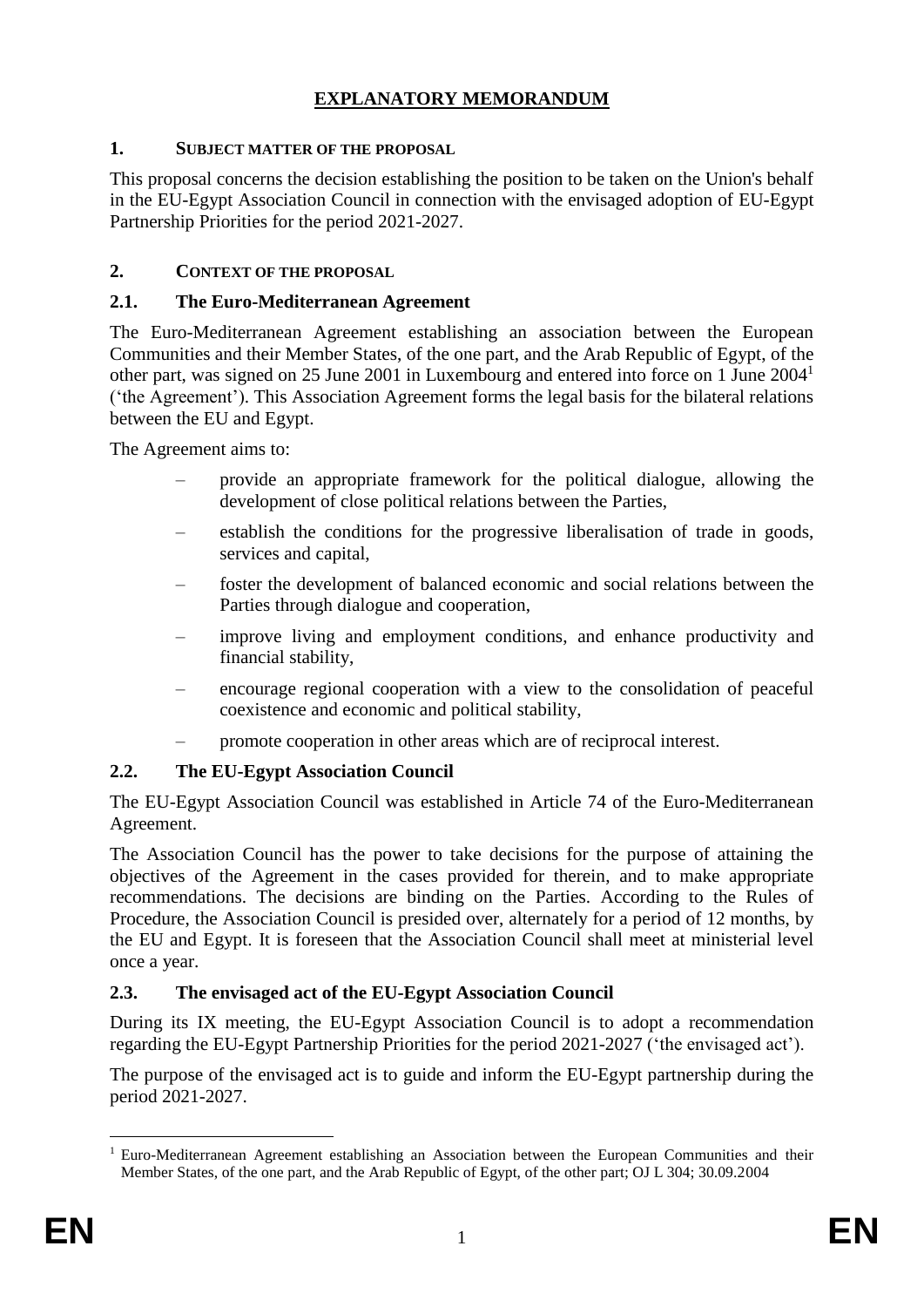The revised European Neighbourhood policy<sup>2</sup> adopted in November 2015 sets a framework to define bilateral relations with partners. These should be captured in a political document defined as "Partnership Priorities", which are a key point of reference with partner countries in agreeing on a limited set of targeted priorities for the coming years. The EU and Egypt have a long-lasting partnership. With a view to further strengthening the solid and multifaceted relationship between the two partners, Partnership Priorities have been identified to support the implementation of the EU-Egypt Association Agreement.

The "Partnership Priorities" reflect shared interests and focus on areas where cooperation between the EU and Egypt is of mutual benefit. The main political priorities identified in EU-Egypt relations for the period 2021-2027 are: (i) Egypt's Sustainable Modern Economy and Social Development; (ii) Partners in Foreign Policy; (iii) Enhancing Stability.

#### **3. POSITION TO BE TAKEN ON THE UNION'S BEHALF**

The position to be taken on the Union's behalf should be to approve the draft EU-Egypt Partnership Priorities as annexed to this proposal.

The EU-Egypt Partnership Priorities embody the shared goals of the European Neighbourhood Policy as a common area of peace, prosperity and stability. They aim to address common challenges facing the EU and Egypt, to promote joint interests and to guarantee long-term stability and sustainable development on both sides. Moreover, they match the aspiration stated in the European Council Conclusions of 10-11 December 2020<sup>3</sup> for a democratic, more stable, greener and more prosperous Southern Neighbourhood as a strategic priority for the EU.

The Partnership Priorities pay particular attention to reinforcing cooperation guided by the new EU Agenda for the Mediterranean<sup>4</sup> and its Economic and Investment Plan for the Southern Neighbours<sup>5</sup>, the European Green Deal and the Council Conclusions on a renewed Partnership with the Southern Neighbourhood of 16 April 2021<sup>6</sup>, and to alleviating the adverse socio-economic impact of the COVID-19 pandemic including a green, digital, resilient, and inclusive recovery. The EU-Egypt Association Agreement sets the general framework for the cooperation and the Partnership Priorities. The Partnership Priorities are guided by the  $2030$  Agenda for Sustainable Development<sup>7</sup>, the UN Sustainable Development Goals, the Paris Climate Agreement and a shared commitment to the universal values of democracy, the rule of law and the respect of human rights.

The Partnership Priorities should contribute to meeting the aspirations of the people of both sides of the Mediterranean, particularly in ensuring inclusive sustainable development, social justice, decent job opportunities, economic prosperity and substantially improved living conditions. Key aspects of these goals are inclusive growth, underpinned by innovation, effective and participatory governance, governed by the rule of law, human rights and fundamental freedoms, including social and labour rights, women's empowerment with a view to achieving gender equality, and the rights of the child. The priorities also take into account the respective roles of the EU and Egypt as international players and aim to enhance

 $\frac{1}{2}$ Joint Communication to the European Parliament, the Council, the European Economic and Social Committee and the Committee of the Regions: Review of the European Neighbourhood Policy SWD(2015) 500

<sup>3</sup> https://www.consilium.europa.eu/media/47296/1011-12-20-euco-conclusions-en.pdf

<sup>4</sup> JOIN(2021) 2 final

<sup>5</sup> SWD(2021) 23 final

<sup>6</sup> https://ec.europa.eu/neighbourhood-enlargement/news\_corner/news/new-agenda-mediterranean-council-approves-conclusionsrenewed-partnership-southern\_en

<sup>&</sup>lt;sup>7</sup> [UN Resolution 70/1 Transforming our world: the 2030 Agenda for Sustainable Development](https://www.un.org/ga/search/view_doc.asp?symbol=A/RES/70/1&Lang=E)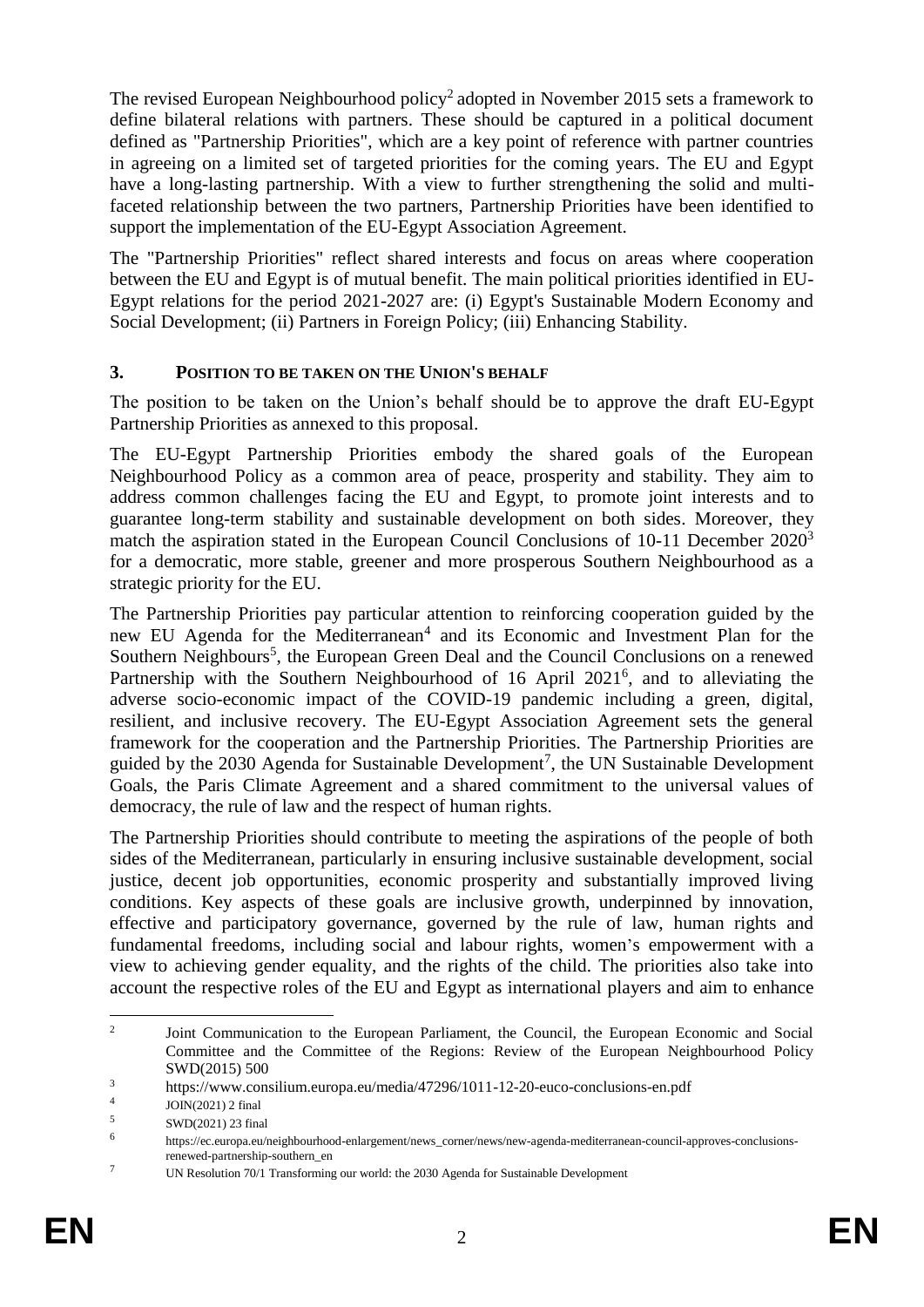both their bilateral cooperation and their regional and international cooperation. Better connectivity between the EU and Egypt, with particular attention to smart mobility, automated and electronic mobility, digitalisation and green economy, will be important tools offering new opportunities of cooperation in this context. The implementation of the flagship initiatives of the Economic and Investment Plan of the New Agenda for the Mediterranean including through Team Europe initiatives will contribute to delivering on the Partnership Priorities. These constitute an important part of the EU cooperation with Egypt and help to protect our Mediterranean common interests and goods.

The EU-Egypt Partnership Priorities were drafted following close consultation with relevant Commission services and with EU Member States' representatives in the Council Working Group on Maghreb and Mashreq and negotiations with the Egyptian Ministry of Foreign Affairs.

#### **4. LEGAL BASIS**

#### **4.1. Procedural legal basis**

#### *4.1.1. Principles*

Article 218(9) of the Treaty on the Functioning of the European Union (TFEU) provides for decisions establishing '*the positions to be adopted on the Union's behalf in a body set up by an agreement, when that body is called upon to adopt acts having legal effects, with the exception of acts supplementing or amending the institutional framework of the agreement*.'

The concept of '*acts having legal effects*' includes acts that have legal effects by virtue of the rules of international law governing the body in question. It also includes instruments that do not have a binding effect under international law, but that are '*capable of decisively influencing the content of the legislation adopted by the EU legislature*' 8 .

### *4.1.2. Application to the present case*

The EU-Egypt Association Council is a body set up by an agreement, namely the Euro-Mediterranean Agreement establishing an association between the European Communities and their Member States, of the one part, and the Arab Republic of Egypt, of the other part, which was signed on 25 June 2001 and entered into force on 1 June 2004.

The act which the EU-Egypt Association Council is called upon to adopt constitutes an act having legal effects. The envisaged act is capable of decisively influencing the content of EU legislation, namely: its development cooperation policy vis-à-vis Egypt. This is because the EU-Egypt Partnership Priorities will guide and inform the future EU-Egypt relations, including the programming of aid in the context of development cooperation under the new Neighbourhood, Development and International Cooperation Instrument (NDICI), during the period 2021-2027. The envisaged act does not supplement or amend the institutional framework of the Agreement.

Therefore, the procedural legal basis for the proposed decision is Article 218(9) TFEU.

### **4.2. Substantive legal basis**

### *4.2.1. Principles*

The substantive legal basis for a decision under Article 218(9) TFEU depends primarily on the objective and content of the envisaged act in respect of which a position is taken on the

<sup>1</sup> 8 Judgment of the Court of Justice of 7 October 2014, Germany v Council, C-399/12, ECLI:EU:C:2014:2258,paragraphs 61 to 64.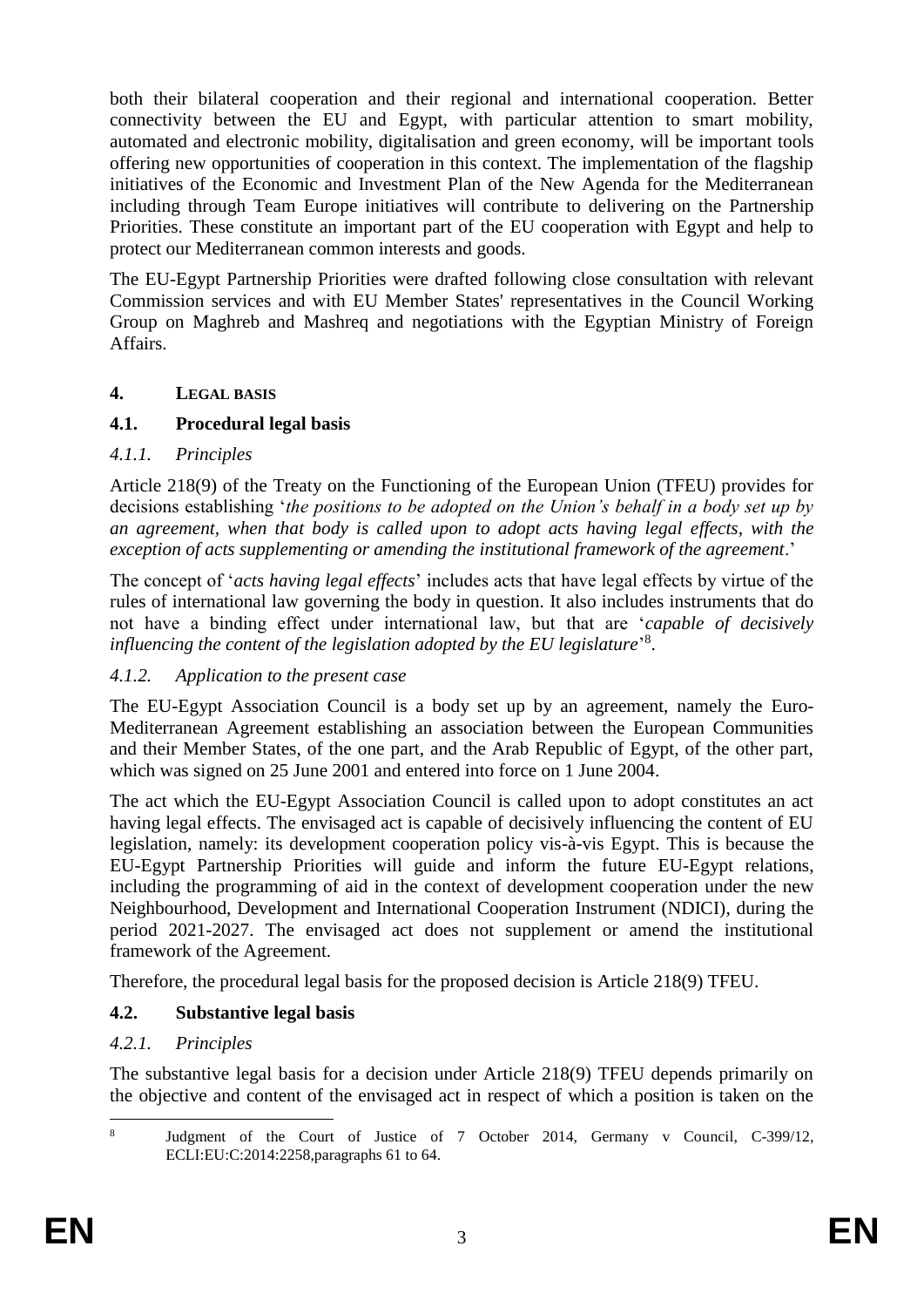Union's behalf. If the envisaged act pursues two aims or has two components and if one of those aims or components is identifiable as the main one, whereas the other is merely incidental, the decision under Article 218(9) TFEU must be founded on a single substantive legal basis, namely that required by the main or predominant aim or component.

# *4.2.2. Application to the present case*

The main objective and content of the envisaged act relate to cooperation with a third country in the framework of an association agreement and the European Neighbourhood Policy. The measures whose adoption was envisaged concern, generally, the whole of the areas covered by the Association Agreement and aim at further implementing and deepening the association between the Parties. It follows that the field within which the contested decision falls must be determined in the light of the Association Agreement as a whole. Therefore, the substantive legal basis of the proposed decision is Article 217 TFEU.

### **4.3. Conclusion**

The legal basis of the proposed decision should be Article 217, in conjunction with Article 218(9) TFEU.

### **5. PUBLICATION OF THE ENVISAGED ACT**

As the act of the EU-Egypt Association Council will amend the previous EU-Egypt Partnership Priorities adopted at the EU-Egypt Association Council on 25 July 2017<sup>9</sup>, it is appropriate to publish it in the *Official Journal of the European Union* after its adoption.

 $\overline{Q}$ Recommendation No 1/2017 of the EU-Egypt Association Council of 25 July 2017 agreeing on the EU-Egypt Partnership Priorities; OJ L 255/26; 3.10.2017.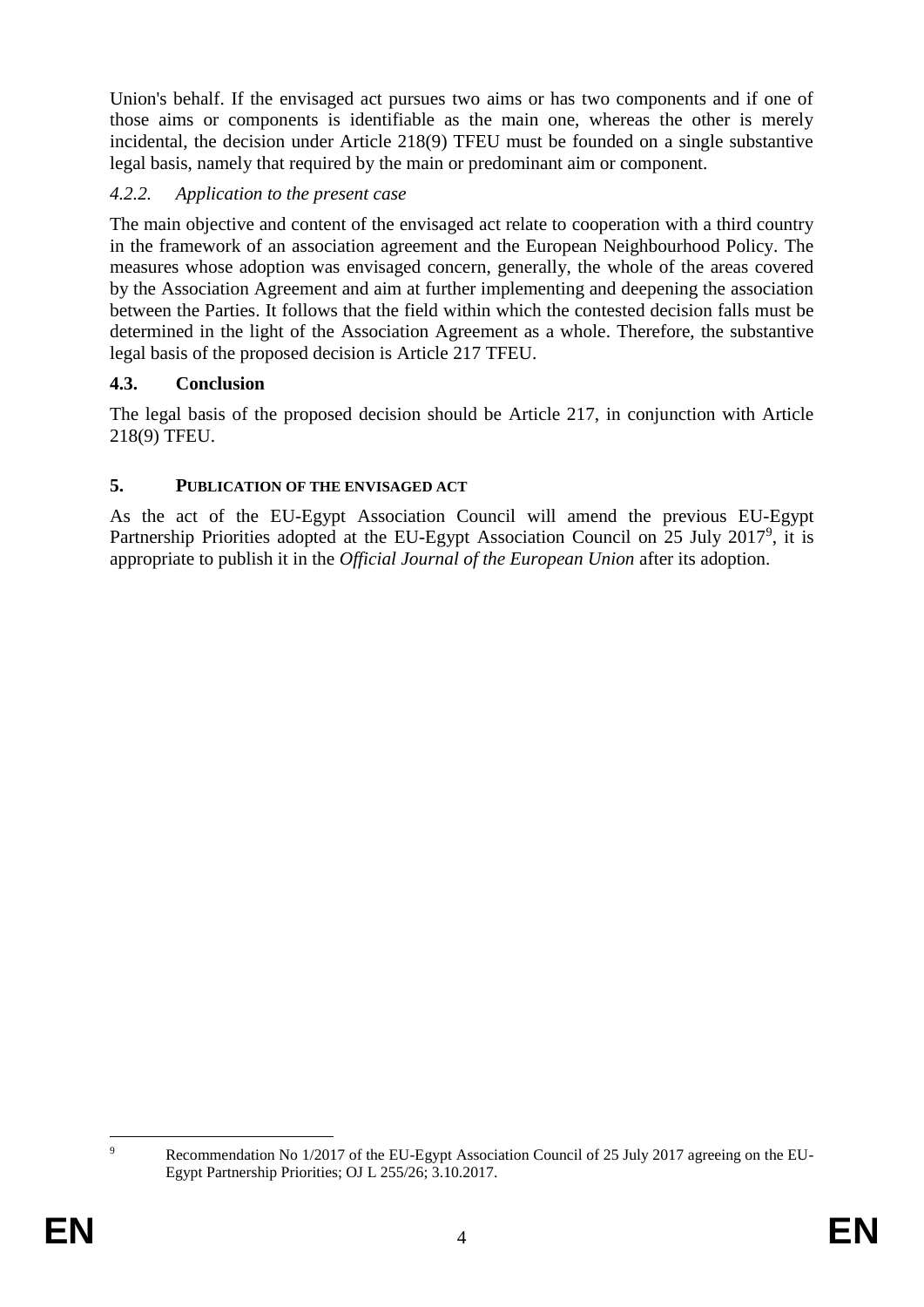#### 2022/0136 (NLE)

#### Proposal for a

#### **COUNCIL DECISION**

#### **on the position to be taken on behalf of the European Union in the Association Council set up by the Euro-Mediterranean Agreement establishing an association between the European Communities and their Member States, of the one part, and the Arab Republic of Egypt, of the other part, with regard to the adoption of EU-Egypt Partnership Priorities**

#### **THE COUNCIL OF THE EUROPEAN UNION,**

Having regard to the Treaty on the Functioning of the European Union, and in particular Article 217, in conjunction with Article 218(9) thereof,

Having regard to the proposal from the European Commission,

Whereas:

- (1) The Euro-Mediterranean Agreement establishing an association between the European Communities and their Member States, of the one part, and the Arab Republic of Egypt, of the other part ('the Agreement') was signed on 25 June 2001 and entered into force on 1 June  $2004^{10}$ .
- (2) Pursuant to Article 76 of the Euro-Mediterranean Agreement, the Association Council may take decisions for the purpose of attaining the objectives of the Agreement, and make appropriate recommendations. The EU-Egypt Association Council, during its IX meeting, is to adopt a recommendation on the EU-Egypt Partnership Priorities.
- (3) It is appropriate to establish the position to be taken on the Union's behalf in the EU-Egypt Association Council, as they are an act having legal effects.
- (4) The purpose of the envisaged act is to guide and inform the EU-Egypt partnership during the period 2021-2027. The EU and Egypt have a long-lasting partnership. With a view to further strengthening the solid and multi-faceted relationship between the two partners, Partnership Priorities have been identified to support the implementation of the EU-Egypt Association Agreement.

HAS ADOPTED THIS DECISION:

#### *Article 1*

The position to be taken on the Union's behalf in the IX meeting of the EU-Egypt Association Council shall be based on the draft recommendation of the EU-Egypt Association Council adopting the EU-Egypt Partnership Priorities attached to this Decision.

<sup>1</sup> 

<sup>&</sup>lt;sup>10</sup> Euro-Mediterranean Agreement establishing an Association between the European Community and its Member States, of the one part, and the Arab Republic of Egypt, of the other part; OJ L 304; 30.09.2004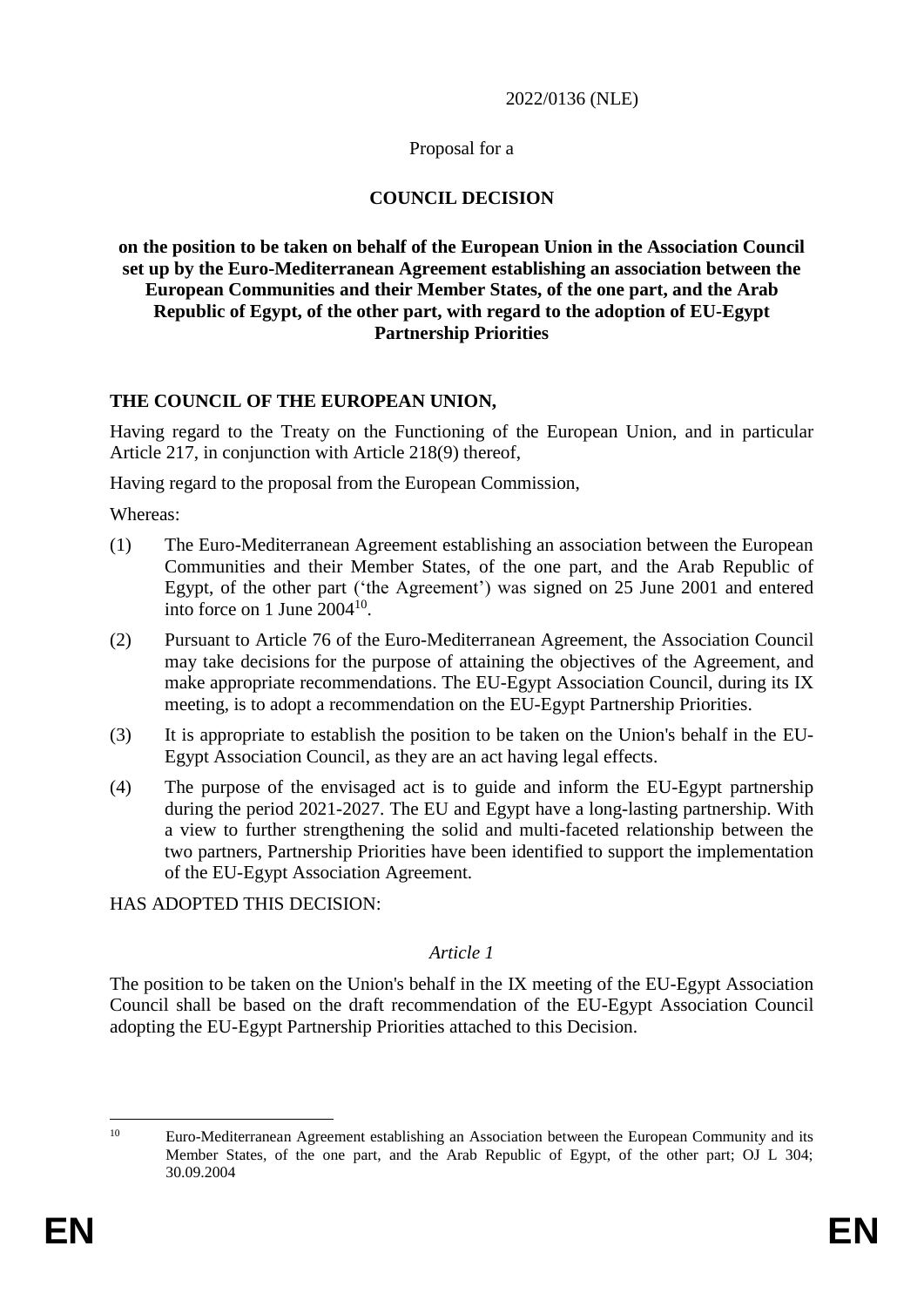# *Article 2*

This Decision is addressed to the Commission and to the High Representative of the Union for Foreign Affairs and Security Policy.

Done at Brussels,

*For the Council The President*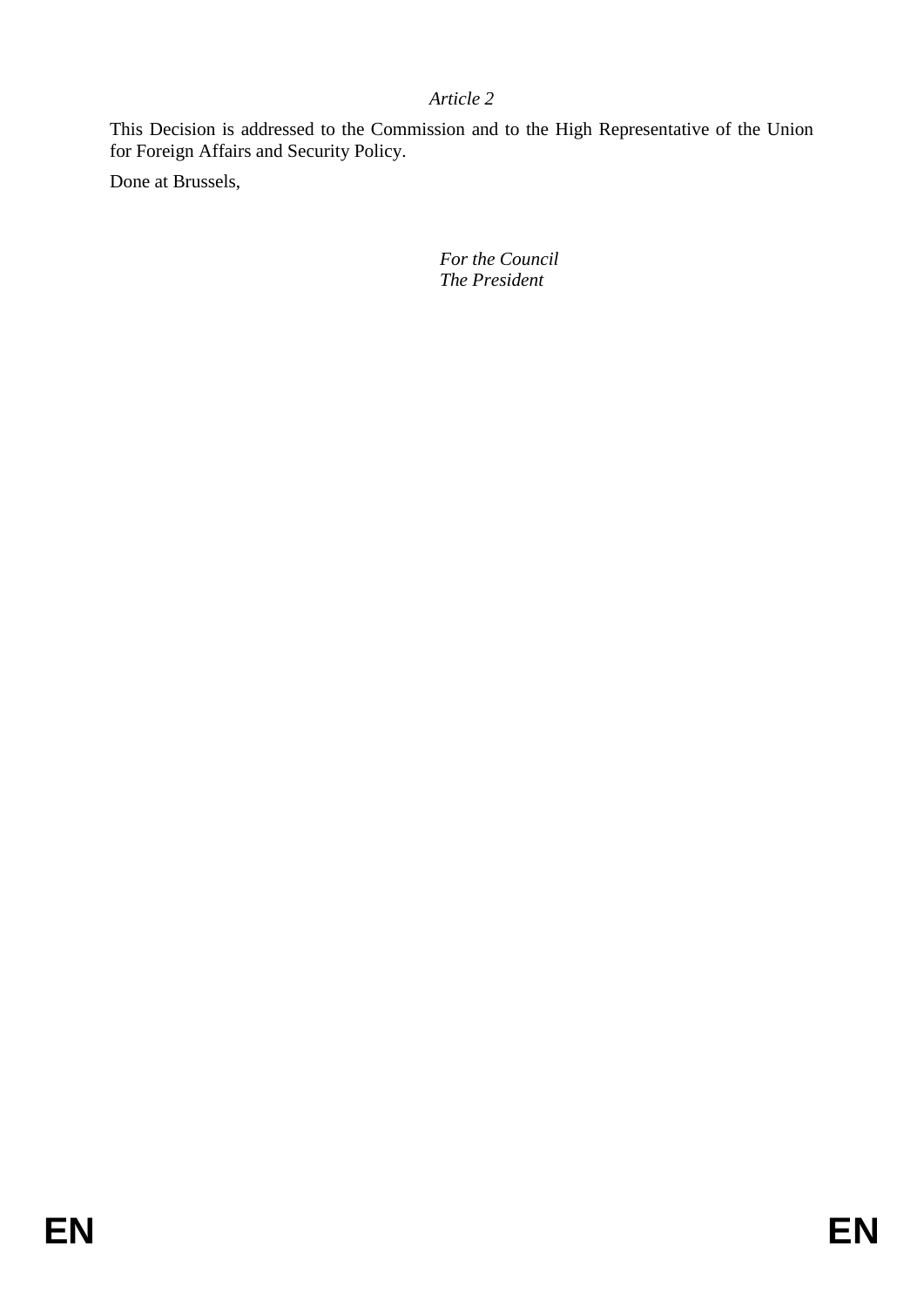

EUROPEAN **COMMISSION** 

> Brussels, 29.4.2022 COM(2022) 191 final

ANNEX

# **ANNEX**

**to the**

### **Proposal for a COUNCIL DECISION**

**on the position to be taken on behalf of the European Union in the Association Council set up by the Euro-Mediterranean Agreement establishing an association between the European Communities and their Member States, of the one part, and the Arab Republic of Egypt, of the other part, with regard to the adoption of EU-Egypt Partnership Priorities**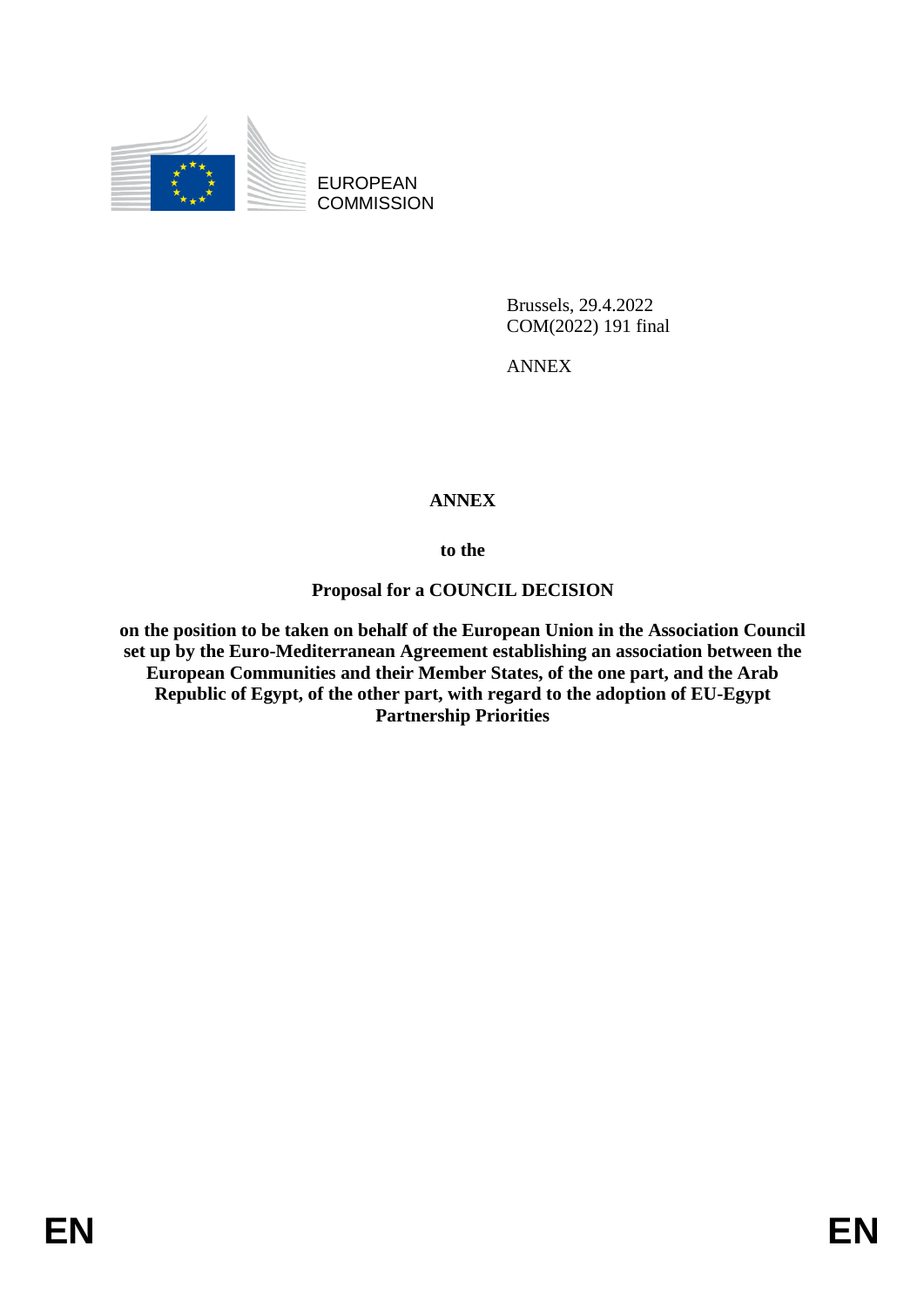# **ANNEX**

# **RECOMMENDATION No 1 OF THE 9th EU-Egypt ASSOCIATION COUNCIL of DD/MM/2022 agreeing on EU-Egypt Partnership Priorities**

#### THE EU-EGYPT ASSOCIATION COUNCIL,

Having regard to the Euro-Mediterranean Agreement establishing an Association between the European Communities and their Member States, of the one part, and the Arab Republic of Egypt, of the other part,

Whereas:

- (1) The Euro-Mediterranean Agreement establishing an association between the European Communities and their Member States, of the one part, and the Arab Republic of Egypt, of the other part, was signed on 25 June 2001 and entered into force on 1 June 2004;
- (2) Article 76 of the Euro-Mediterranean Agreement gives the Association Council the power to take decisions for the purposes of attaining the objectives of the Agreement, and to make appropriate recommendations;
- (3) According to Article 86 of the Euro-Mediterranean Agreement, the Parties shall take any general or specific measures required to fulfil their obligations under the Agreement and shall see to it that the objectives set out in the Agreement are attained.
- (4) The review of the European Neighbourhood Policy proposed a new phase of engagement with partners, allowing a greater sense of ownership by both sides;
- (5) The EU and Egypt have agreed to consolidate their partnership by agreeing on a set of priorities for the period 2021-2027 with the aim of addressing common challenges facing the EU and Egypt and promoting joint interests.
- (6) The Parties to the Euro-Mediterranean Agreement have agreed on the text of the EU-Egypt Partnership Priorities, which will support the implementation of the Euro-Mediterranean Agreement, focusing cooperation on commonly identified shared interests,

HEREBY RECOMMENDS:

#### *Article 1*

The Association Council recommends that the Parties implement the EU-Egypt Partnership Priorities as set out in the Annex.

#### *Article 2*

The EU-Egypt Partnership Priorities referred to in Article 1 replace the EU-Egypt Partnership Priorities, whose implementation was recommended by Recommendation No 1/2017 of the Association Council on 25 July 2017.

#### *Article 3*

This Recommendation shall enter into force on the day of its adoption.

Done at xx, [day month year].

*For the Association Council* The Chair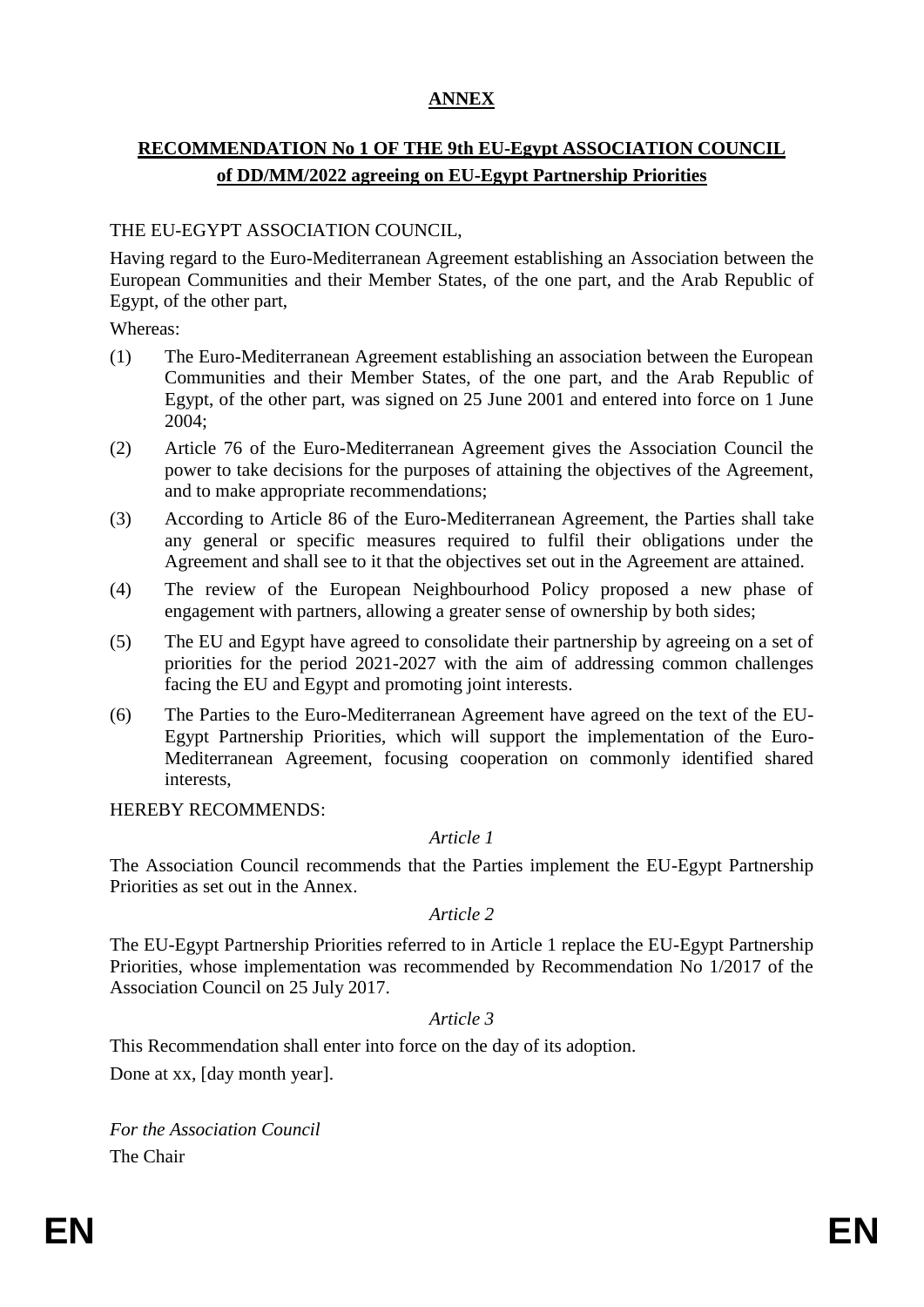#### **EU-Egypt Partnership Priorities 2021-2027**

#### **I. Introduction**

These **Partnership Priorities** aim to address common challenges facing the EU and Egypt, to promote joint interests, to guarantee long-term stability and sustainable development on both sides of the Mediterranean and to reinforce the cooperation and realise the untapped potential of the relationship. They pay particular attention to reinforcing cooperation guided by Egypt's "Sustainable Development Strategy Vision 2030" and the revised European Neighbourhood Policy spelt out in the new EU Agenda for the Mediterranean<sup>11</sup> and its Economic and Investment Plan for the Southern Neighbours<sup>12</sup>, the European Green Deal and the Council Conclusions on a renewed Partnership with the Southern Neighbourhood of 16 April 2021<sup>13</sup>, and to alleviating the adverse socio-economic impact of the COVID-19 pandemic including a green, digital, resilient, and inclusive recovery. The EU-Egypt Association Agreement sets the general framework for the cooperation and the Partnership Priorities. The Partnership Priorities are guided by the 2030 Agenda for Sustainable Development<sup>14</sup>, the UN Sustainable Development Goals, the Paris Climate Agreement and a shared commitment to the universal values of democracy, the rule of law and the respect of human rights. Moreover, they are aligned with the aspiration stated in the European Council conclusions of 10-11 December  $2020^{15}$  for a democratic, more stable, greener and more prosperous Southern Neighbourhood as a strategic priority for the EU.

#### **II. Priorities**

The Partnership Priorities should contribute to meeting the aspirations of the people of both sides of the Mediterranean, particularly in ensuring inclusive sustainable development, social justice, decent job opportunities, economic prosperity and substantially improved living conditions. Key aspects of these goals are inclusive growth, underpinned by innovation, effective and participatory governance, governed by the rule of law, human rights and fundamental freedoms, including social and labour rights, women's empowerment with a view to achieve gender equality, and the rights of the child. The priorities also take into account the respective roles of the EU and Egypt as international players and aim to enhance both their bilateral cooperation and their regional and international cooperation. Better connectivity between the EU and Egypt, with particular attention to smart mobility, automated and electronic mobility, digitalisation and green economy, will be important tools offering new opportunities of cooperation in this context. The implementation of the flagship initiatives of the Economic and Investment Plan of the New Agenda for the Mediterranean including through Team Europe initiatives will contribute to delivering on the Partnership Priorities. These constitute an important part of the EU cooperation with Egypt and help to protect our Mediterranean common interests and goods.

The COVID-19 pandemic has challenged the national healthcare systems and impacted deeply the economy and society. The EU and Egypt will cooperate closely on long-term

1

 $11$  JOIN(2021) 2 final

<sup>12</sup> SWD(2021) 23 final

<sup>13</sup> https://ec.europa.eu/neighbourhood-enlargement/news\_corner/news/new-agenda-mediterranean-council-approves-conclusions-renewedpartnership-southern\_en

<sup>14</sup> [UN Resolution 70/1 Transforming our world: the 2030 Agenda for Sustainable Development](https://www.un.org/ga/search/view_doc.asp?symbol=A/RES/70/1&Lang=E)

<sup>15</sup> <https://www.consilium.europa.eu/media/47296/1011-12-20-euco-conclusions-en.pdf>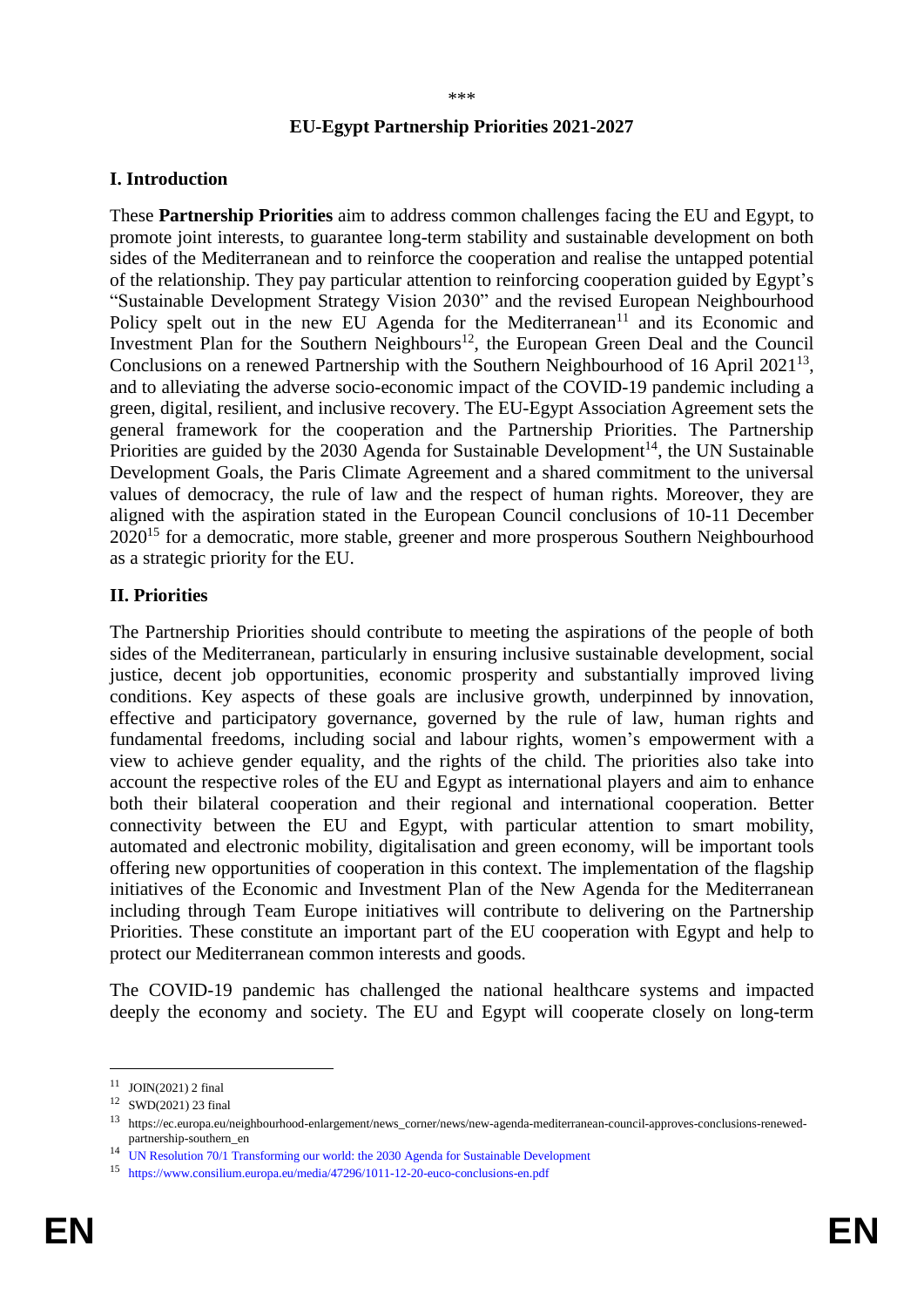socio-economic recovery, and sustainable development. Both parties aim to maximize the benefits for the recovery of economies post-COVID-19 and alleviate potential repercussions.

As such, the following overarching priorities will guide the partnership:

# **1. Egypt's Sustainable Modern Economy and Social Development**

The EU and Egypt as key partners will cooperate in advancing socio-economic goals set out in Egypt's "Sustainable Development Strategy – Vision 2030", with particular attention to sustainable development needs.

#### **a) Strengthen resilience, build prosperity and support the transformation to digital and green economy**

Egypt is committed to attaining long-term socio-economic sustainability through, *inter alia*, creating a more conducive environment for **inclusive growth and generating decent and productive jobs**, particularly for youth and women, including by encouraging integration of the informal sector into the formal economy. For long-term economic sustainability, this will include measures that can generate a larger fiscal space to better implement its sustainable development strategy, further reform of subsidies and taxation, strengthening the role of the **private sector** and **enhancing the business climate** to attract more foreign direct investment, including through a more open and sustainable trade policy, supporting key infrastructure projects such as the development of an efficient, reliable and sustainable transport system. Given the importance of small and medium enterprises (SMEs) development for sustainable and inclusive growth, this sector will continue to play a central role in EU co-operation with Egypt. Furthermore, the EU will support Egypt's efforts towards **public administration reform and good governance**, including through promoting high quality statistics and taking into account the digital revolution and the related new business and societal models.

The EU will continue to play an important role in supporting the business environment and sustainable economic growth including through concrete flagship initiatives in priority sectors, such as: the development of sustainable transport modes, public transport infrastructure and corroborating Egypt's transition to electric mobility. In keeping with Egypt's realization of its Sustainable Development Strategy 2030, the EU will extend its support to Egypt's transition to a green economy, including the sustainable development of the agricultural and water sectors. In that context, the EU will also support the enhancement of the digital infrastructure and in particular universal access to enhanced, affordable and secure networks as well as raising awareness and exchanging information and knowledge on cybersecurity threats.

Recognising the importance of research and innovation for the progress of their societies, the EU and Egypt will further cooperate across sectors in research and innovation and in advancing digital technologies, including artificial intelligence and cybersecurity while protecting the right to privacy. In this context, Egypt and the EU highlighted their interest in intensifying cooperation in a number of relevant research and higher education activities, including in the framework of Horizon Europe, Erasmus+, PRIMA and the Union for the Mediterranean Regional Platform for Research and Innovation.

Given Egypt's invaluable and diverse heritage, and the significant contribution of the cultural and tourism sector to the country's economic development, Gross Domestic Product (GDP), employment, foreign exchange reserves and society more broadly, a particular emphasis will be placed on the **link between culture, cultural heritage preservation and economic development**. The EU and Egypt will cooperate, inter alia, on identifying ways to protect and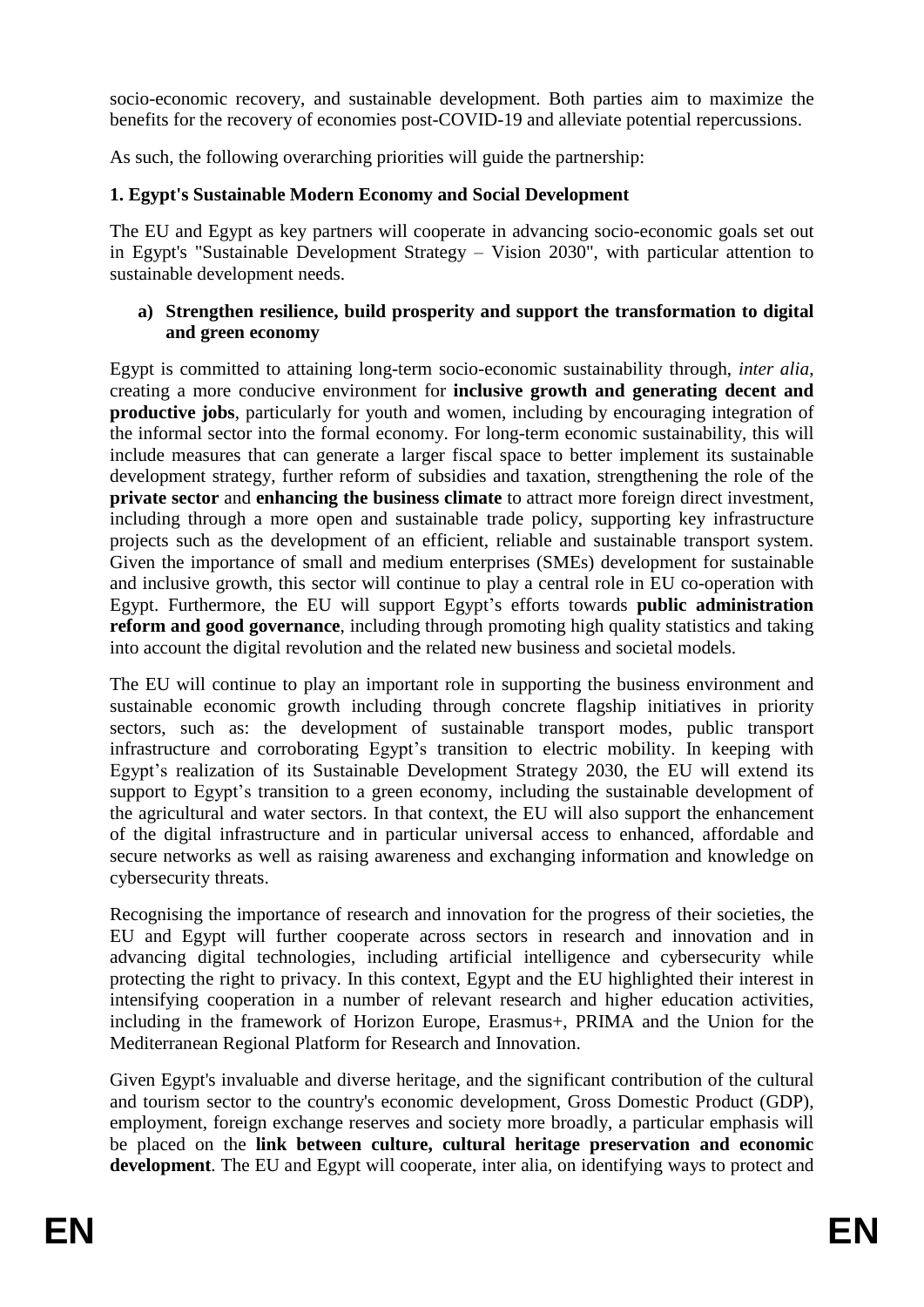preserve cultural heritage, both tangible and intangible, and propose relevant joint cooperation actions in this field. In order to address the negative impact of the COVID-19 pandemic in the tourism sector in Egypt, the EU and Egypt will work together to enhance opportunities in this field.

## **b) Trade and investment**

The EU and Egypt are important **trading partners**. The two sides will jointly identify suitable approaches to enhance bilateral trade and investment relations, improve competitiveness and ensure accessibility of goods and services to the respective markets in accordance with World Trade Organization (WTO) regulations and the EU-Egypt Association Agreement and Egypt's further integration into regional and global value chains.

The EU and Egypt will work closely to provide shared common practical proposals in order to assist Egypt in increasing its competitiveness and market transparency, **strengthening the existing trade and investment relationship**, and ensuring that the trade and competition provisions of the EU-Egypt Association Agreement are respected in full, and the Agreement implemented in a manner that enables it to reach its full potential. To better protect the health and safety of consumers, the EU will support the transformation of sustainable food systems, as well as the development of effective consumer safety frameworks, taking into account the WTO regulations, internationally agreed sanitary and phytosanitary standards and relevant EU rules and principles. Both sides will work closely to attract and enhance European investments, in particular by means of enabling a conducive environment for investment and consider opportunities such as the Suez Canal Economic Zone, a more open and sustainable trade policy and the improvement of the regulatory framework.

The EU will support Egypt's policies in promoting e-commerce, digital trade, competition regulation and in enhancing its investment potential by improving the business climate and the development of the Egyptian Green Information and Communication Technology (ICT) Strategy.

### **c) Social development and social justice**

The EU supports Egypt's endeavour to promote and reform social development and social justice, and meaningful, inclusive social dialogue, and to address the social and demographic challenges linked to rapid population growth, including water scarcity and food security vulnerability. This includes boosting the country's human resources, in particular youth, women and children. The EU will support Egypt's efforts to foster the economic and social **protection of persons in vulnerable situations** in Egypt, particularly those exposed to potential negative impacts of economic reforms and the fallouts of external shocks such as the COVID-19 pandemic through comprehensive **social safety nets and targeted social protection programmes aligned with the targets of the Decent life (Haya Karima) initiative and Takaful and Karama programmes**. Special attention will be given to the promotion of women empowerment and the role of women and girls in society and the economy as reflected in the National Strategy for the Empowerment of Women 2030. Moreover, the EU and Egypt will continue to promote inclusive **rural and urban socio/economic development**, as well as to improve the delivery of basic services, support modern quality **education**, also with a view to ensuring connection to labour market demands, enhancing digital skills and literacy of the population, technical and vocational training, and **health care systems**.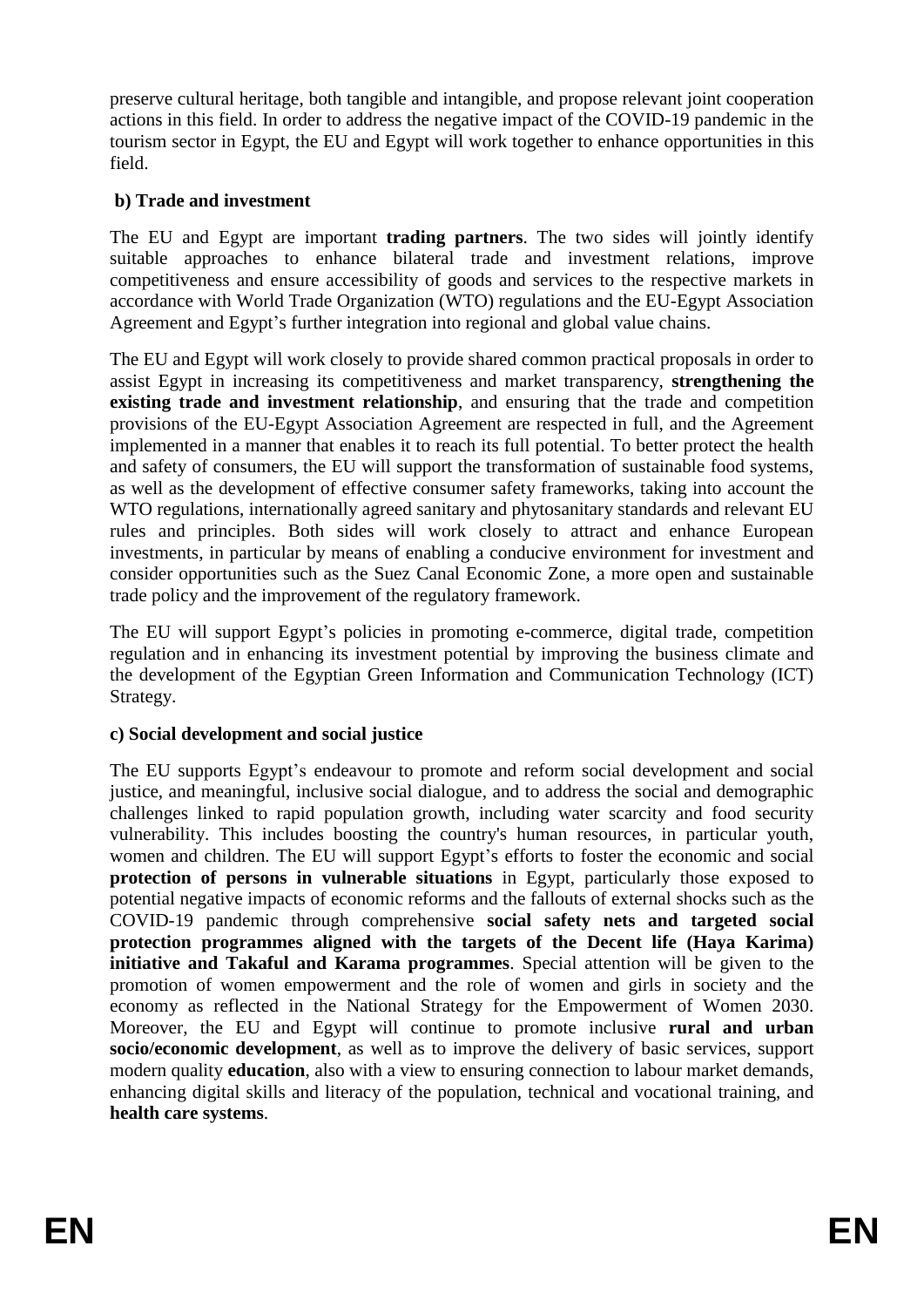The EU and Egypt will cooperate in the health sector with a view to reducing the pressure COVID-19 is placing on health services, and on vaccines also with a view to supporting Egypt's ambitions to become a regional hub for production and export to Africa and the Middle East. The EU will share its experience in establishing an inclusive health care coverage and improved health care.

#### **d) Energy, environment and climate action**

The EU and Egypt will cooperate in the **diversification of energy sources and the transition towards a low-emissions economy**, with a particular focus on **renewable energy sources**, **energy efficiency** actions, and a gradual shift towards low carbon and sustainable transport modes on-land and in maritime shipping and civil aviation. The EU will, upon request from the Egyptian government, support its efforts to update its integrated energy strategy that aims at satisfying the country's sustainable development requirements and reducing greenhouse gas emissions. **Strengthening the energy and climate dialogue** between the EU and Egypt will contribute to the identification of key areas of cooperation. This could include supporting Egypt's efforts towards becoming an energy hub in the region with focus on renewable energy, ongoing cooperation in the framework of the East Med Gas Forum, and the implementation of mutually beneficial energy projects, including interconnection projects between Egypt and the EU.

The EU and Egypt will also work together on joint research, sharing experience and best practice, technology transfers and promoting sub-regional (intra-Mediterranean) cooperation, with due regard to preserve the Mediterranean marine ecosystems.

The EU and Egypt will enhance cooperation to promote the ecotourism concept, including the protection of bio-diversity in Egypt, and the Mediterranean Sea, particularly in management of nature reserves and restore degraded natural resources.

The EU and Egypt will cooperate in the promotion of **action on climate** and the **environment to achieve sustainable development** in line with their commitments under the UNFCCC, the Paris Agreement and the Glasgow Climate decisions. The EU will support the implementation of Egypt's **Nationally Determined Contributions** in the fields of mitigation and adaptation including through climate finance. Furthermore, the EU and Egypt will cooperate towards achieving the goals identified in, *inter alia*, the 2030 Development Agenda and the Sendai Framework for Disaster Risk Reduction.

The EU will support Egypt's efforts in fostering its green transition, creating green growth and jobs, optimising the potential and use of its energy sources, diversifying further its energy mix through renewable energy, and energy efficiency, strengthening governance and setting environmentally-friendly development pathways.

The EU will support Egypt in promoting sustainable finance, including green bonds, in adopting the environmental sustainability standards in its domestic investment portfolio, as well as enhancing its capabilities to produce and export renewable energy in the form of electricity and renewable hydrogen in particular.

In view of the threat posed by water scarcity at national and regional levels, the EU will support Egypt in **water resources management** as well as other areas of common interest such as **biodiversity conservation, sanitation**, **solid waste management**, including the abatement of industrial pollutants, chemicals and hazard waste management, and combating desertification and land degradation. Egypt and the EU are also exploring the opportunities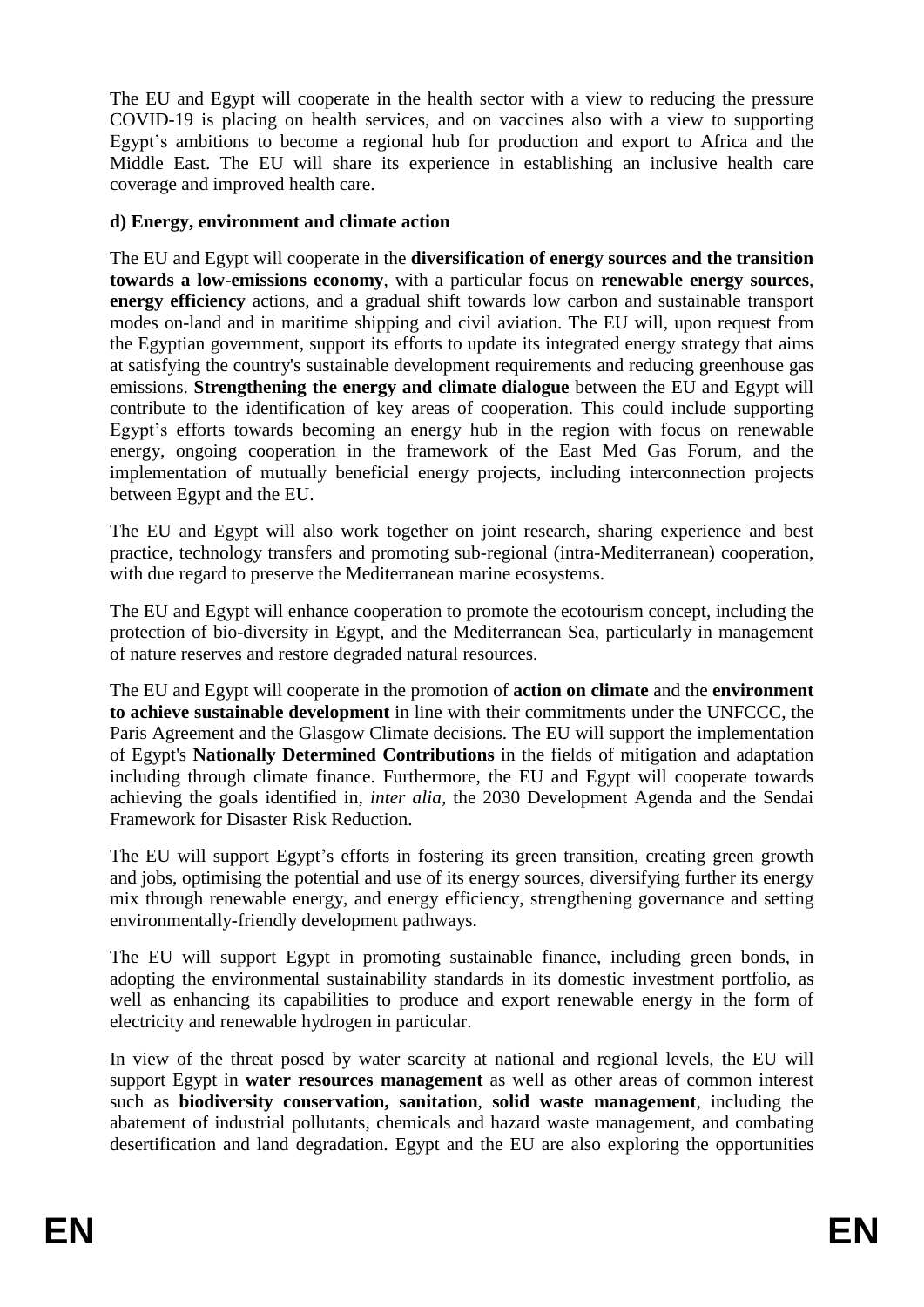provided for in the Union for the Mediterranean (UfM) for cooperation on climate, environment and blue economy.

The EU and Egypt will strengthen cooperation in order to transition to sustainable food systems, including sustainable management of agriculture, fisheries, and preservation of natural production factors to strengthen food security.

### **2. Partners in Foreign Policy**

#### **a) Stabilising the common neighbourhood and beyond**

The conflicts and crises in the Mediterranean region constitute a key obstacle to political stability and sustainable development. Joint efforts by the EU and Egypt to prevent and resolve conflicts, promote security cooperation, mitigate the consequences of conflicts and address their root causes are therefore paramount priorities in order to protect our people and allow them to thrive. The partnership between the EU and Egypt is important for the stability and prosperity of the Mediterranean, the Middle East and Africa and cooperation between the EU and Egypt will continue to aim to contribute to the resolution of conflicts, to build peace, deepen regional economic integration, and to tackle political and economic challenges in these regions.

Given the strategic orientation of the partnership, the EU and Egypt are committed to reinforcing cooperation in foreign policy at the bilateral, regional and international organisations levels, notably in the UN and multilateral fora, including the Union for the Mediterranean as well as with the League of Arab States (LAS) and the African Union of which Egypt is a member. EU and Egypt are committed to cooperate also in the framework of yearly Ministerial meetings between the EU and Southern Partners as proposed in the Council Conclusions on a renewed Partnership with the Southern Neighbourhood - A Νew Agenda for the Mediterranean. Priorities include renewed efforts to support Israelis and the Palestinians in reaching a settlement in the Middle East Peace Process (MEPP) building on the EU's and Egypt's key role in this context. In the Eastern Mediterranean, Egypt and the EU and its Member States, *inter alia* will enhance regional cooperation in accordance with international law, including the United Nations Convention on the Law of the Sea (UNCLOS). Egypt and the EU will work jointly on the implementation of relevant Security Council resolutions, in particular on the MEPP, Libya and Syria. Moreover, Egypt hosts the African Union Post-Conflict Reconstruction and Development Centre and the headquarters of the LAS, with which the EU will continue to deepen and broaden cooperation. Further, the EU and Egypt will seek greater cooperation in the multilateral sphere and on major regional and international challenges that affect both sides including climate action.

In light of Egypt's key role in global development and its further ambitions therein, one of the goals of the EU-Egypt cooperation will be to broaden the EU-Egypt partnership in the wider region, including in Africa, in fields of mutual interest and through initiatives such as the Aswan Forum for Sustainable Peace and Development. Reaching an international agreement as soon as possible in line with the 2015 Declaration of Principles and international law on the issue of the Ethiopian Dam is a top priority to the EU and Egypt in order to protect Egypt's water security, promote peace and stability in the wider region. An international agreement based on a negotiated arrangement will contribute to turn this dispute into an opportunity to attract foreign investments and increase stability for the countries of the region and millions of people. The EU stands ready to support the African Union-led process in cooperation with international partners, including the EU, and to play a more active role, if useful and desirable to all parties, putting forward its experience in the management of shared water resources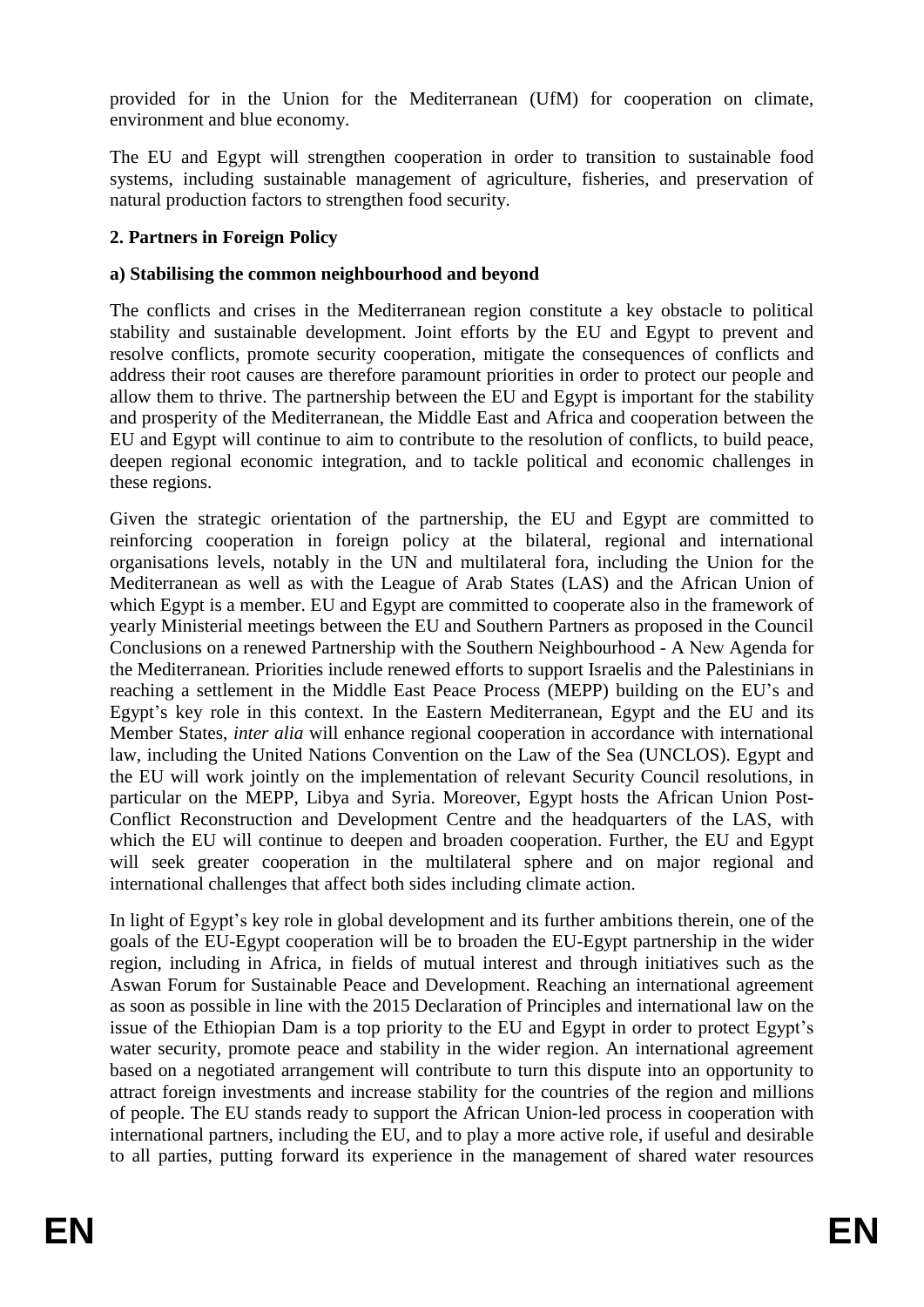according to international law. Moreover, the EU and Egypt support proposals to develop inter-regional cooperation, including trilateral cooperation in Africa.

### **b) Cooperating in crisis management and response**

The EU and Egypt will step up cooperation and consultations and the exchange of experience in crisis management and prevention, both bilaterally and regionally, including through the Cairo International Center for Conflict Resolution, Peacekeeping and Peacebuilding (CCCPA), to address the complex challenges to peace, stability and development arising from conflict, climate change, natural disasters and epidemics, including through COVAX, in their common neighbourhood and beyond. Work on climate resilience and adaptation will be enhanced, including investing in preventative measures and reinforcing cooperation on civil protection and disaster risk management.

## **3. Enhancing stability**

The EU and Egypt share the objective of stability in their societies and wider region. Human rights, civil, political, economic, social, labour and cultural rights, as set out in international human rights law, the Treaty on European Union, and the principles of democracy enshrined in the Egyptian Constitution, are essential to the stability of both parties, and are a common value and constitute the cornerstone of a modern democratic state. Egypt and the EU reiterate their commitment to further promoting democracy, fundamental freedoms and human rights, gender equality and equal opportunities as constitutional rights of all their citizens, in line with their international obligations as the basis for long term stability and security. Egypt took important steps by lifting the State of Emergency in 2021 and issuing Egypt's National Strategy on Human Rights (2021-2026). The National Strategy, with its four focus areas, reaffirms Egypt's national objective to realise all civil, political, economic, social and cultural rights to achieve stability, progress and sustainable development in the country. In this context, the EU will provide support to Egypt in implementing these rights and objectives.

### **a) Good Governance and a modern***,* **democratic state**

Egypt and the EU reiterate their commitment to ensuring accountability, the rule of law, the full respect of human rights and fundamental freedoms and responding to the demands of their citizens. These commitments guide the EU's further support to Egypt's efforts towards **enhancing the capacity of state institutions** for effective **public sector reform**, advancing the capacity of **law enforcement institutions in ensuring security for all**. In line with international law and best practices, the EU and Egypt will enhance cooperation in **modernising the justice sector**, and in capacity building, particularly in applying modern technology, combating corruption, fraud, money laundering and tackling the recovery of proceeds from crimes. The EU and Egypt will also consider developing judicial cooperation on criminal and civil matters and negotiating cooperation agreements between Egypt and EU law enforcement agencies. The EU and Egypt will also cooperate to ensure a high level of protection of personal data in line with international data protection standards.

Parliamentary cooperation between the EU and Egypt, including through structured exchanges between parliamentary committees and groups, will reinforce coordination and promote mutual understanding. The EU will also support Egypt's efforts in planning and delivery of public services at all levels, as well as in further ensuring equality in economic, social and political opportunities and to promote social integration for all.

### **b) Security and terrorism**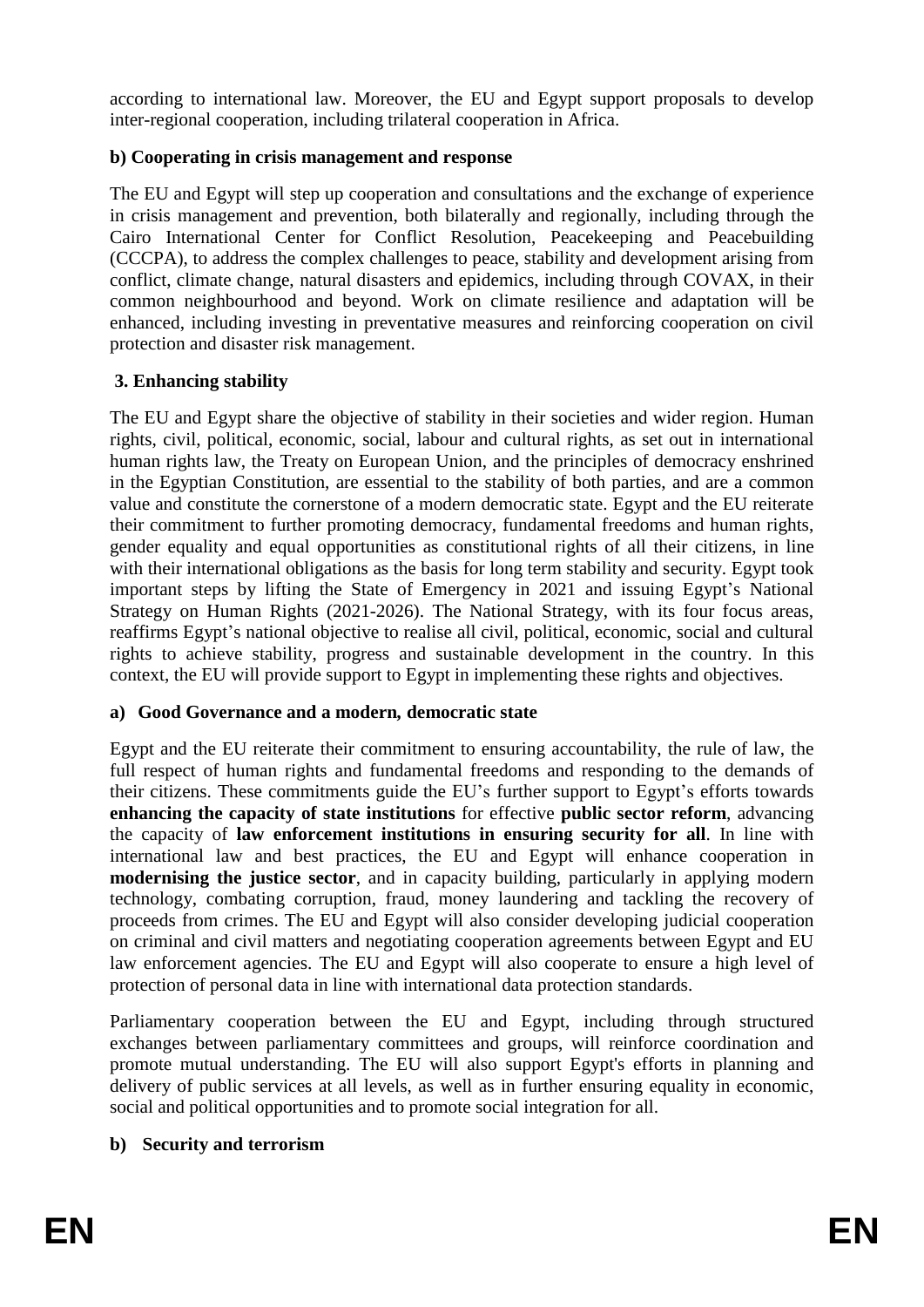**Security** is a shared objective. **Terrorism** and violent extremism conducive to terrorism threaten the social fabric of nations across both sides of the Mediterranean. They pose a major threat to the security and well-being of our citizens. Combating these threats represents a common goal of the EU and Egypt who can cooperate through a comprehensive approach. This would address the root causes of terrorism with full respect for human rights and fundamental freedoms, in order to successfully **counter and prevent radicalisation** and promote socio-economic development. The EU and Egypt agree on the necessity to cooperate together to support interfaith dialogue, in order to consolidate the principles of human fraternity, maximising the common foundations of a culture of peace while rejecting violence amongst people, and promote religious tolerance and protect freedom of religion or belief. The EU and Egypt remain committed to cooperating in fighting extremism and any form of discrimination, including Islamophobia, racism and xenophobia.

The EU and Egypt will enhance operational cooperation in areas relating to security and counter-terrorism, including aviation security and protective security as well as the capacity to prevent and fight trans-national organised crime such as migrant smuggling, human trafficking including child trafficking, trafficking of cultural goods and restitution of illicitly trafficked cultural properties in line with international law, the illicit drugs trade, financing of terrorism and money laundering.

Both parties agree to strengthen their cooperation in the area of the implementation of the UN Programme of Action on Combating Illicit trade in Small Arms and Light Weapons, including through exchanging experiences, training and other capacity building activities.

### **c) Migration and mobility**

The EU and Egypt underline the importance of continuing to work together to jointly address in an efficient and effective manner the challenges of irregular migration, as well as all other aspects of migration and mobility, including **legal migration**, in line with EU and Member State competencies, through comprehensive, tailor-made and mutually beneficial partnerships, and in the spirit of the political declaration of the Valletta Summit and the Joint Valletta Action Plan, as well as taking note of the European Commission's Communication on the New Pact on Migration and Asylum<sup>16</sup>.

The EU will continue to support the Egyptian government's efforts to strengthen its **migration and asylum governance** framework and mobilise financing under the relevant instruments in a timely manner**.** Welcoming and building on Egypt's positive results in the handling of irregular migratory flows, the EU will continue to support Egypt's efforts to prevent and combat irregular migration, to strengthen border management as well as to combat trafficking and smuggling of human beings, including identifying and assisting victims of trafficking.

The EU and Egypt are committed to the protection of the rights of migrants, asylum-seekers and refugees, in full respect of human rights law and refugee law. The EU will seek to support and strengthen Egyptian capacity to safeguard these rights, to provide protection, in line with international standards, and access to basic services, such as health and education, including for refugees, migrants and asylum-seekers. The EU will seek to enhance its cooperation with Egypt on voluntary resettlement. The EU and Egypt will foster and facilitate cooperation on identification, return, including on assisted voluntary return, readmission and sustainable

<sup>&</sup>lt;u>.</u> <sup>16</sup> COM(2020) 609 final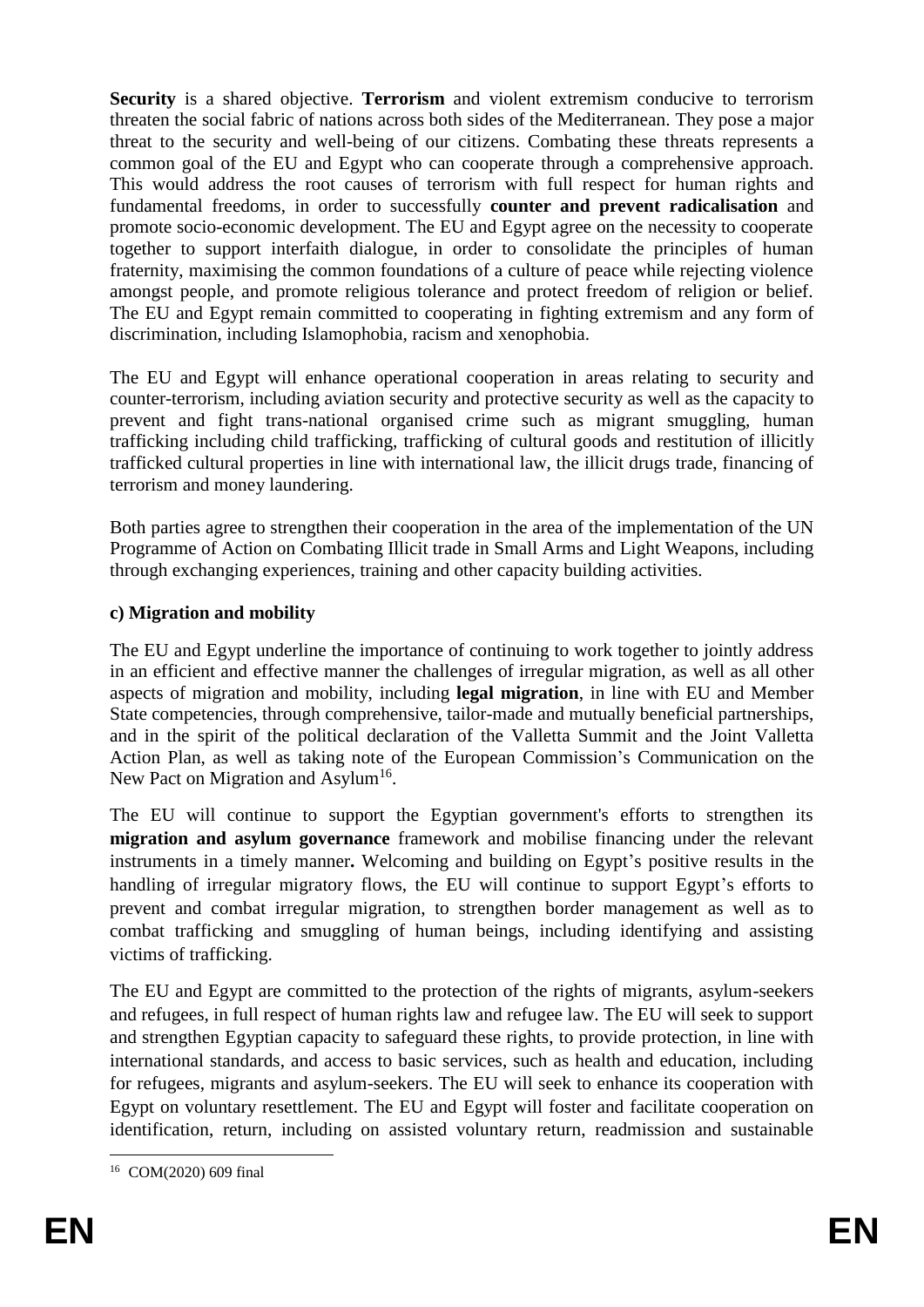reintegration of irregular migrants to their country of origin. The EU and Egypt will explore areas of cooperation on border management.

This will go hand in hand with cooperation in addressing and combating root causes of irregular migration and forced displacement from third countries, in particular conflict and instability, underdevelopment, poverty, and unemployment – and also working on eliminating negative impacts of climate change and drought. This will be based, *inter alia*, on developing socio-economic opportunities, especially improved perspectives for young people, through job-creation initiatives in the context of the COVID-19 recovery.

Orderly, safe, regular and responsible **mobility** of persons, including for educational purposes while avoiding brain drain, can contribute to the development of skills and knowledge which could in turn contribute to the development of Egypt. It can also build sustainable bridges between a high skilled labour force in the EU and Egypt in line with EU and Member State competences.

## **III. Principles of cooperation**

**Promoting the human factor** and people-to-people contacts will reinforce the links, thereby consolidate the partnership, between the EU and Egypt. Mutual accountability and responsibility towards the European and Egyptian people are an essential aspect of the Partnership Priorities.

Issues of common interest should also be tackled through a **stronger regional and subregional (South-South) cooperation**. In this respect, the EU and Egypt will work together within the framework of the UfM and through the Anna Lindh Foundation, particularly on cross-cultural dialogue.

The culture of dialogue has proven to be a valuable tool in developing mutual respect. **Deepening the dialogue** on issues such as democracy, human rights, socio-economic development, trade, investment and regional and international issues of shared interest will be essential. Dialogue will also provide the means to substantiate the partnership and to take stock of its depth and achievements.

In line with the Egyptian government's priorities, a focus on **youth** –on which the long-term stability of our societies lies –and on **women** is a cross-cutting issue throughout in the Partnership Priorities. A key objective is to empower and equip them with the legal and practical tools to assume their due role in society through their active participation in the economy and the governance of their country. The EU and Egypt will continue to exchange experience on fighting discrimination and violence against women and promoting gender equality, as well as in promoting inclusion and providing opportunities for the young.

The EU and Egypt agree that **civil society** is an important and potent contributor to the implementation of their partnership priorities and to transparent, participatory governance of a modern, democratic state and can support the sustainable development process in Egypt. They will work with civil society in contributing effectively in the economic, political and social development process in accordance with the Egyptian Constitution and the respective national legislation.

### **IV. Conclusion**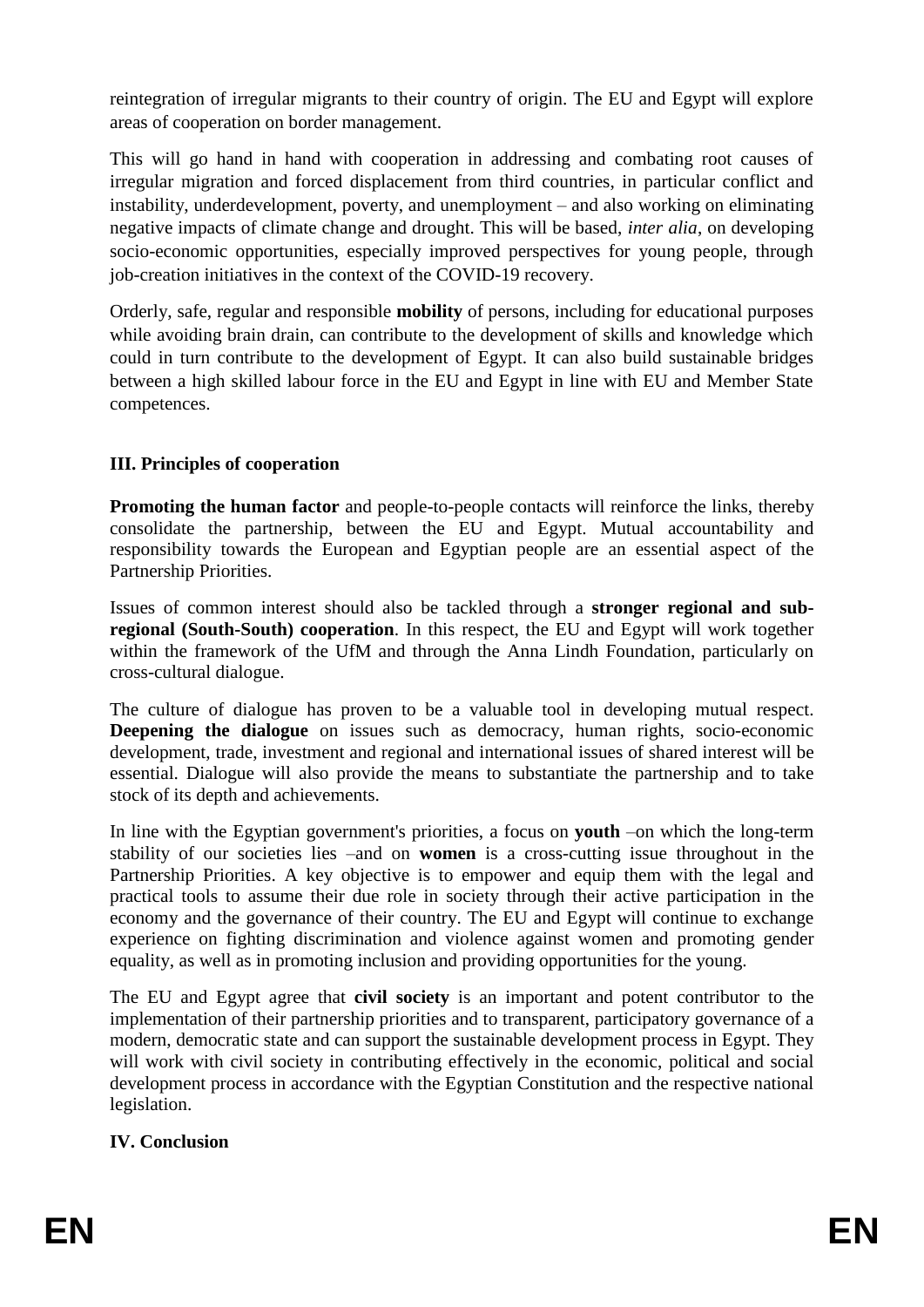In the spirit of co-ownership, the EU and Egypt jointly defined these Partnership Priorities. In correlation with the review of the Agenda for the Mediterranean and of the Council Conclusions, in 2024 a mid-term review is foreseen, to evaluate the impact of and, when necessary, to adapt the Partnership Priorities. The Association Committee and Association Council will remain the key bodies that will carry out the overall assessment of the implementation of the Partnership Priorities on an annual basis.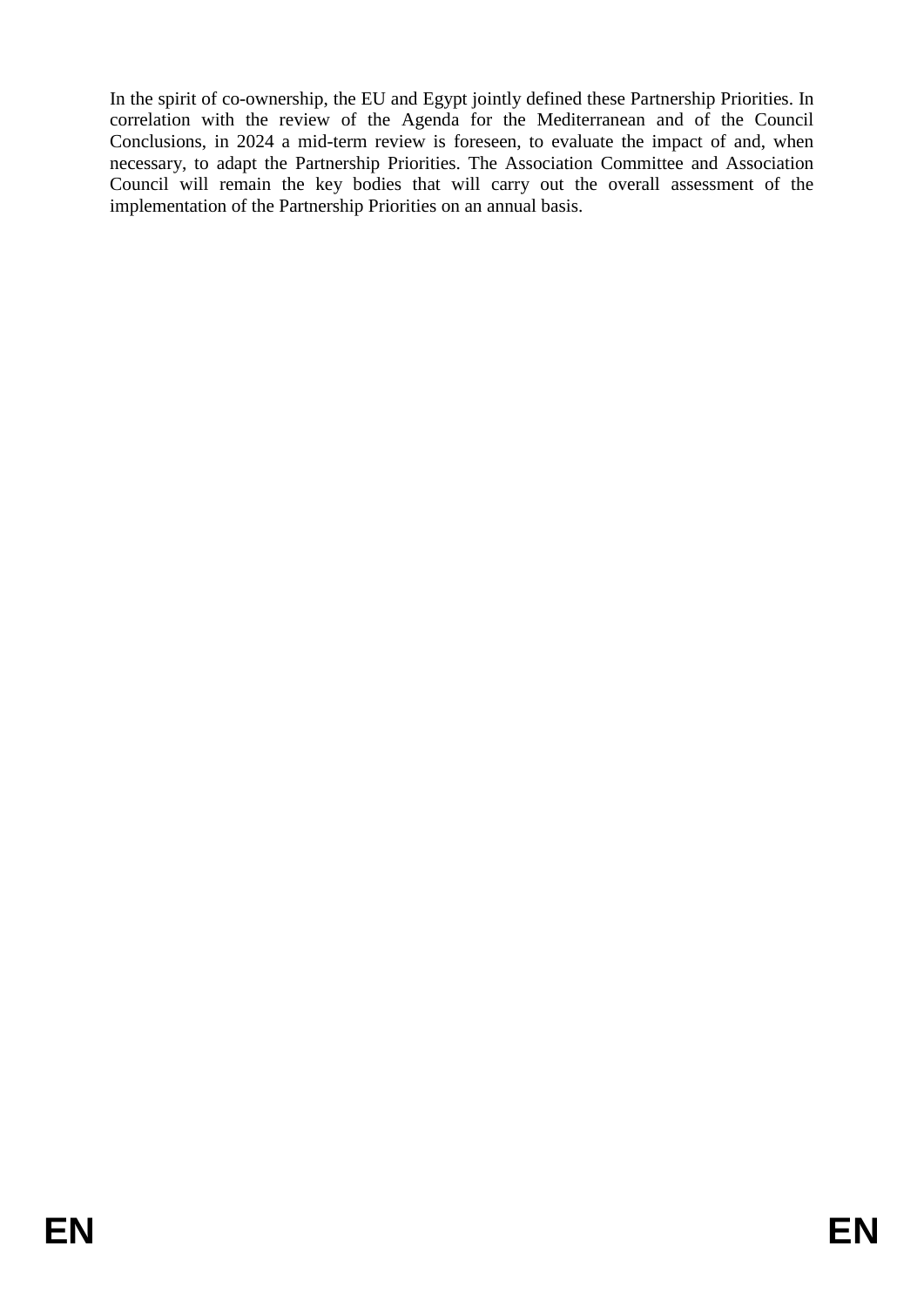# **Information Note**

#### **1. Proposal**

Proposal for a COUNCIL DECISION on the position to be taken on behalf of the European Union in the Association Council set up by the Euro-Mediterranean Agreement establishing an association between the European Communities and their Member States, of the one part, and the Arab Republic of Egypt, of the other part, with regard to the adoption of EU-Egypt Partnership Priorities.

#### **2. Date of Commission document**

29/04/2022

# **3. Number of Commission document**

*COM (2022)191*

#### **4. Number of Council document:**

 $N/A$ 

### **5. Dealt with in Brussels by**

Foreign Affairs Council (Mashreq/Maghreb Working Party)

#### **6. Department with primary responsibility**

Department of Foreign Affairs

#### **7. Other Departments involved**  $N/A$

# **8. Background to, Short summary and aim of the proposal**

This proposal concerns the decision establishing the position to be taken on the Union's behalf in the EU-Egypt Association Council in connection with the envisaged adoption of EU-Egypt Partnership Priorities for the period 2021-2027.

The Euro-Mediterranean Agreement establishing an association between the European Communities and their Member States, of the one part, and the Arab Republic of Egypt, of the other part, was signed on 25 June 2001 in Luxembourg and entered into force on 1 June 2004 ('the Agreement'). This Association Agreement forms the legal basis for the bilateral relations between the EU and Egypt.

The EU-Egypt Association Council was established in Article 74 of the Euro-Mediterranean Agreement. The Association Council has the power to take decisions for the purpose of attaining the objectives of the Agreement in the cases provided for therein, and to make appropriate recommendations.

The revised European Neighbourhood policy adopted in November 2015 sets a framework to define bilateral relations with partners. These should be captured in a political document defined as "Partnership Priorities", which are a key point of reference with partner countries in agreeing on a limited set of targeted priorities for the coming years. During its IX meeting, the EU-Egypt Association Council is to adopt a recommendation regarding the EU-Egypt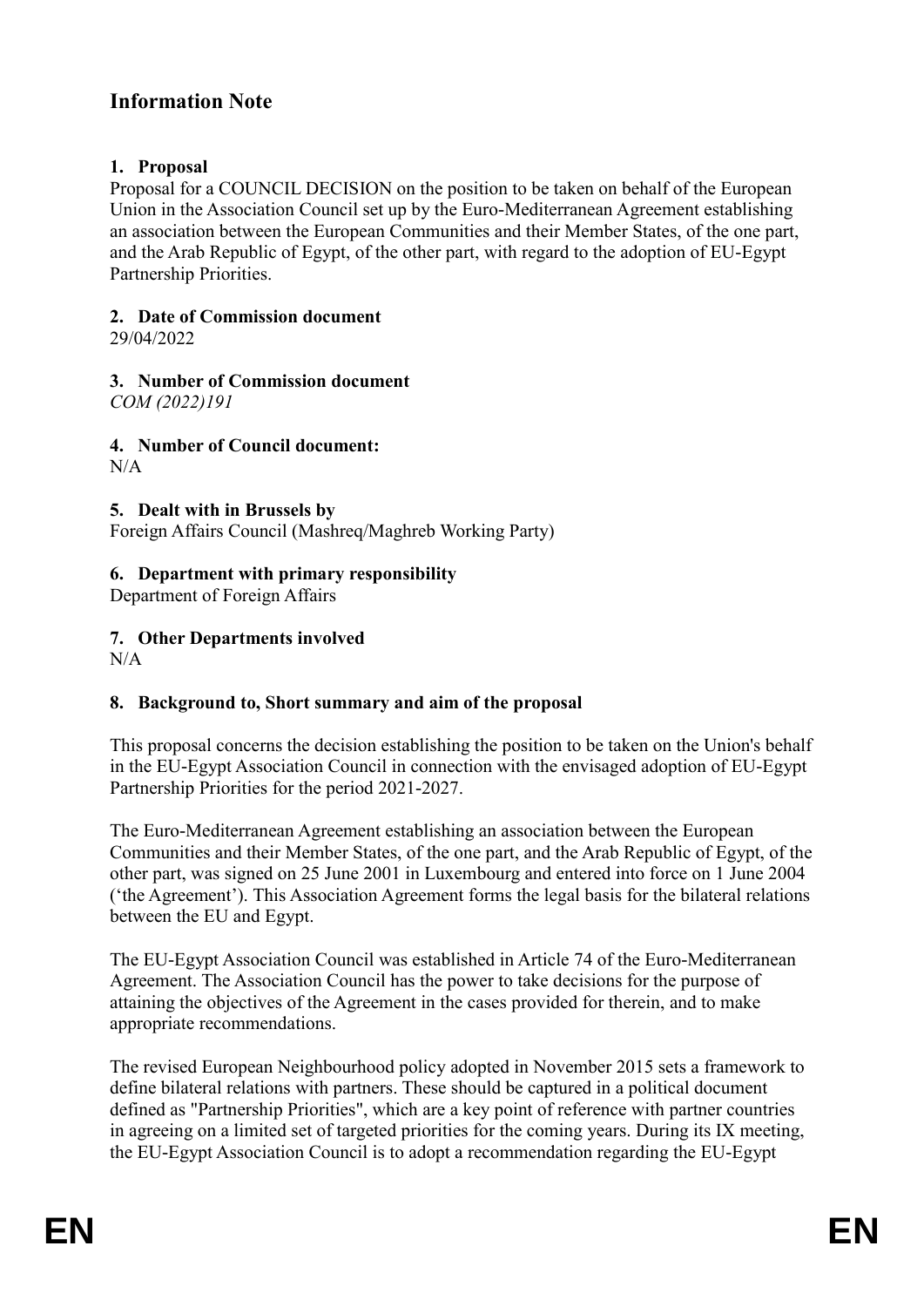Partnership Priorities for the period 2021-2027.

The proposal states that the position to be taken on the Union's behalf should be to approve the draft EU-Egypt Partnership Priorities as annexed in the proposal.

#### **9. Legal basis of the proposal**

Article 217, in conjunction with Article 218(9) TFEU of Treaty on the Functioning of the European Union.

**10. Voting Method** QMV

**11. Role of the EP** Assent

**12. Category of proposal** Little significance.

### **13. Implications for Ireland & Ireland's Initial View'**

There are no implications for Ireland arising from this proposal, and no areas of concern.

### **14. Impact on the public**

This proposal will have no impact on the public.

#### **15. Have any consultations with Stakeholders taken place or are there any plans to do so?**

No consultations have taken place, and there are no plans to hold any.

### **16. Are there any subsidiarity issues for Ireland?**

There are no subsidiarity issues for Ireland.

### **17. Anticipated negotiating period**

Not known

#### **18. Proposed implementation date**

This Recommendation shall enter into force on the day of its adoption.

#### **19. Consequences for national legislation**

There are no consequences for national legislation.

# **20. Method of Transposition into Irish law**

 $N/A$ 

# **21. Anticipated Transposition date**

 $N/A$ 

**22. Consequences for the EU budget in Euros annually**  $N/A$